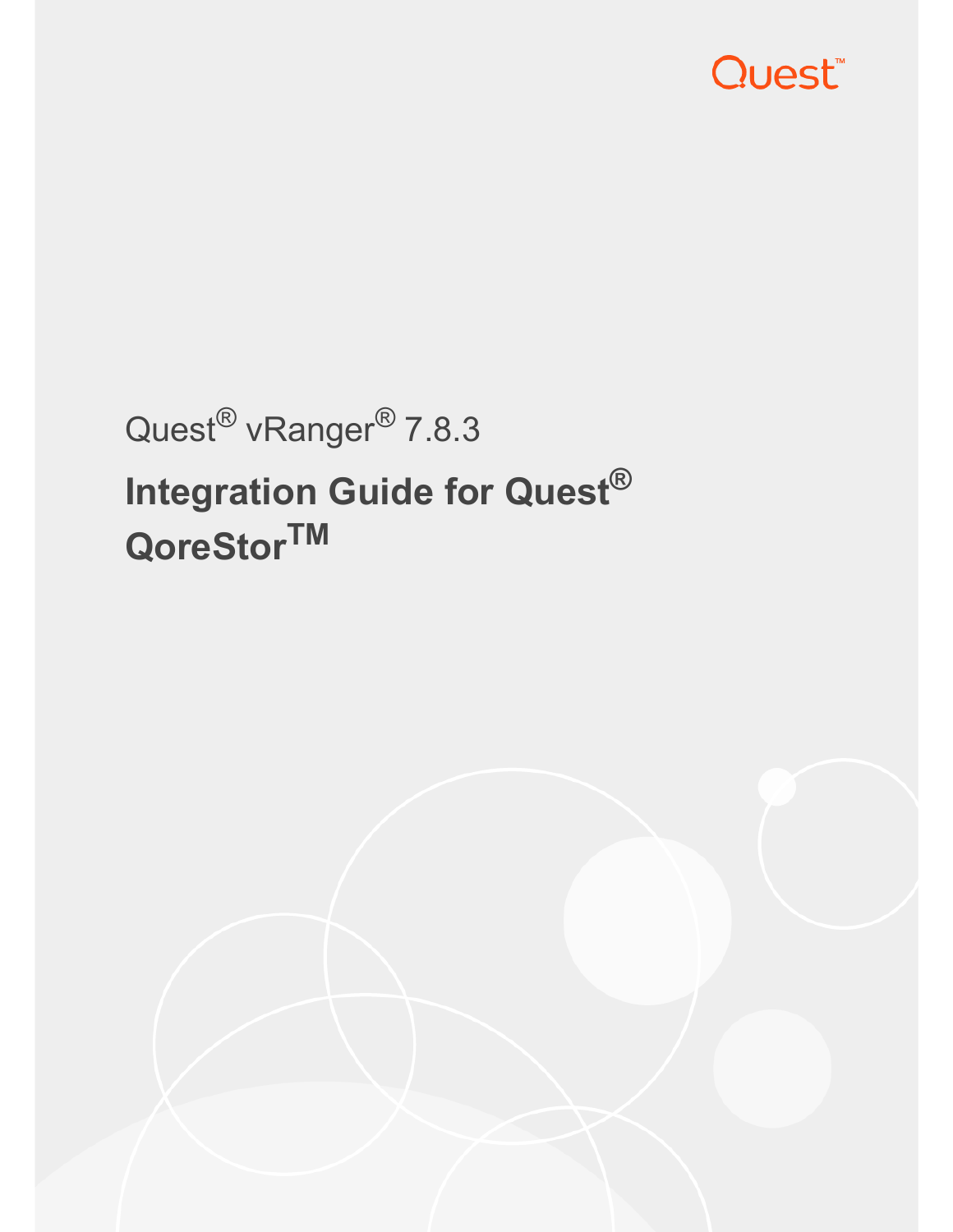#### **© 2021 Quest Software Inc.**

#### **ALL RIGHTS RESERVED.**

This guide contains proprietary information protected by copyright. The software described in this guide is furnished under a software license or nondisclosure agreement. This software may be used or copied only in accordance with the terms of the applicable agreement. No part of this guide may be reproduced or transmitted in any form or by any means, electronic or mechanical, including photocopying and recording for any purpose other than the purchaser's personal use without the written permission of Quest Software Inc.

The information in this document is provided in connection with Quest Software products. No license, express or implied, by estoppel or otherwise, to any intellectual property right is granted by this document or in connection with the sale of Quest Software products. EXCEPT AS SET FORTH IN THE TERMS AND CONDITIONS AS SPECIFIED IN THE LICENSE<br>AGREEMENT FOR THIS PRODUCT, QUEST SOFTWARE ASSUMES NO LIABILITY WHATSOEVER AND DISCLAIMS ANY EXPRESS, IMPLIED OR STATUTORY WARRANTY RELATING TO ITS PRODUCTS INCLUDING, BUT NOT LIMITED TO, THE IMPLIED WARRANTY OF MERCHANTABILITY, FITNESS FOR A PARTICULAR PURPOSE, OR NON-INFRINGEMENT. IN NO<br>EVENT SHALL QUEST SOFTWARE BE LIABLE FOR ANY DIRECT, INDIRECT, CONSEQUENTIAL, PUNITIVE, SPECIAL OR<br>INCIDENTAL DAMAGES (INCLU INTERRUPTION OR LOSS OF INFORMATION) ARISING OUT OF THE USE OR INABILITY TO USE THIS DOCUMENT, EVEN IF QUEST SOFTWARE HAS BEEN ADVISED OF THE POSSIBILITY OF SUCH DAMAGES. Quest Software makes no representations or warranties with respect to the accuracy or completeness of the contents of this document and reserves the right to make changes to specifications and product descriptions at any time without notice. Quest Software does not make any commitment to update the information contained in this document.

If you have any questions regarding your potential use of this material, contact:

Quest Software Inc. Attn: LEGAL Dept. 4 Polaris Way Aliso Viejo, CA 92656

Refer to our website (https://www.quest.com) for regional and international office information.

#### **Patents**

Quest Software is proud of our advanced technology. Patents and pending patents may apply to this product. For the most current<br>information about applicable patents for this product, please visit our website at https://w

#### **Trademarks**

Quest, the Quest logo, Foglight, NetVault, vRanger, and Join the Innovation are trademarks and registered trademarks of Quest Software Inc. vCenter, vSphere, vMotion, VMware, and ESXi are registered trademarks or trademarks of VMware, Inc. in the<br>United Stat[es and/or other jurisdictions. Active Directory, Hyper-V,](https://www.quest.com/legal/trademark-information.aspx) SharePoint, SQL Server, Windows, registered trademarks of Microsoft Corporation in the United States and/or other countries. Data Domain and DD Boost are<br>trademarks or registered trademarks of EMC Corporation in the United States and other countries. For marks, visit https://www.quest.com/legal/trademark-information.aspx. All other trademarks and registered trademarks are property of their respective owners.

#### **Legend**

**WARNING: A WARNING icon indicates a potential for property damage, personal injury, or death.**

**CAUTION: A CAUTION icon indicates potential damage to hardware or loss of data if instructions are not followed.** ţ

**IMPORTANT NOTE**, **NOTE**, **TIP**, **MOBILE**, or **VIDEO:** An information icon indicates supporting information.÷

vRanger Integration Guide for Quest® QoreStorTM Updated - July 2021 Software Version - 7.8.3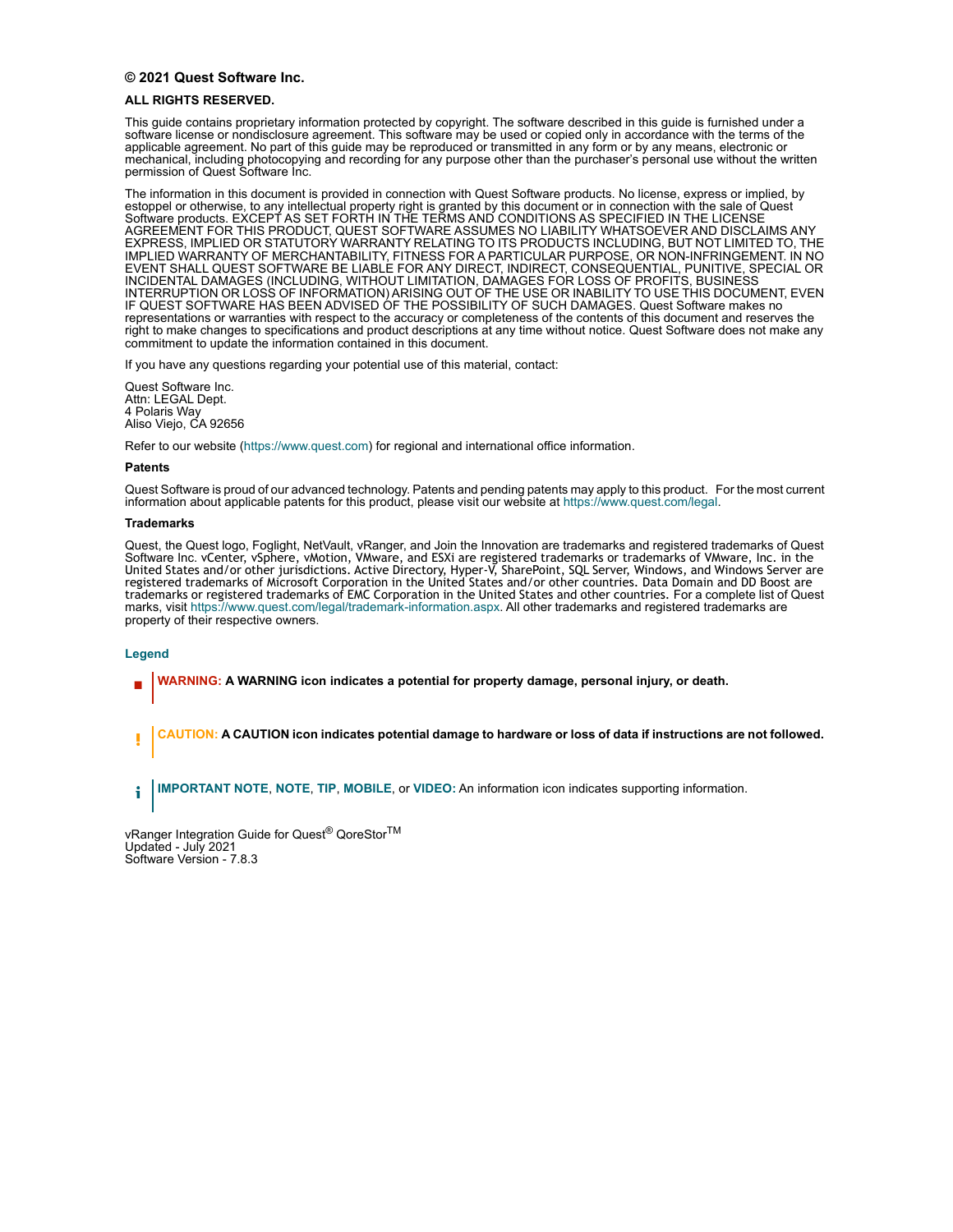## **Contents**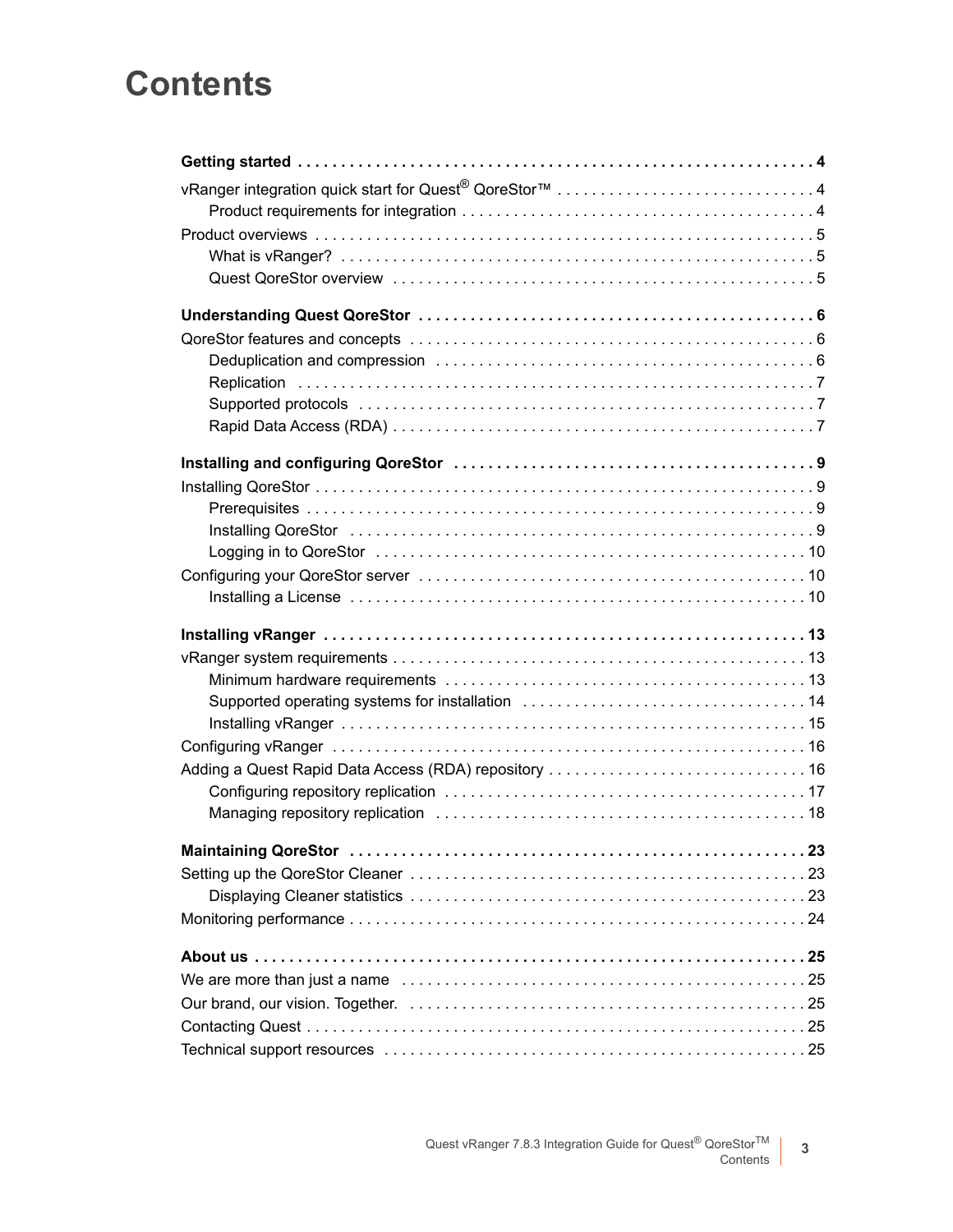# **Getting started**

- **•** [vRanger integration](#page-4-0) quick start for Quest® QoreStor™
- **•** Product overviews
- **IMPORTANT:** The information in this topic is intended only to provide an overview of the steps and f. information required to configure vRanger and Quest QoreStor. Before implementing this solution, review the full vRanger and QoreStor documentation.

# <span id="page-3-0"></span>**vRanger integration quick start for Quest® QoreStor™**

Integrating vRanger with QoreStor is achieved by adding the QoreStor instance to vRanger as a Quest Rapid Data Access (RDA) repository. The following steps describe the integration process at a high level, and provide links to the remaining topics for more exploration. Before implementing this solution in a production environment, read this information thoroughly.

- 1 **Confirm integration requirements**: Before starting the integration, confirm that you are using supported versions of vRanger and QoreStor. For more information, see Product requirements for integration.
- 2 **Install and configure** QoreStor: To install QoreStor and integrate with vRanger, perform the following operations:
	- **Install the QoreStor software**: Download and install the QoreStor software onto a designated, properly configured server.
	- **▪ Create a storage container**: Containers function like a shared file system, which can be assigned a connection type of None (to be defined later), NFS/CIFS, or RDA (includes Rapid Data Storage [RDS] clients). Containers can then be accessed using Network File System (NFS), Common Internet File System (CIFS), or RDA.
		- **IMPORTANT:** For integration with vRanger, create an RDA container, with [the RDA Type](#page-12-2)  ÷ [s](#page-12-2)etting as RDS.
- 3 **Install vRanger:** Using the vRanger installer, install vRanger on a machine meeting the vRanger system requirements. For a high-level overview of the vRanger installation process, see Installing vRanger. For more information, see the *Quest vRanger Installation/Upgrade Guide*.
- <span id="page-3-2"></span>4 **Create a Quest RDA repository**: After vRanger is installed, add the QoreStor server to vRanger as a Quest RDA repository. Any backup written to this repository is deduplicated according to your QoreStor configuration.

## <span id="page-3-1"></span>**Product requirements for integration**

To integrate vRanger with QoreStor, you must be using one of the following supported product versions:

- **•** vRanger:
	- **▪** 7.7 or later for RDA, CIFS, and NFS integration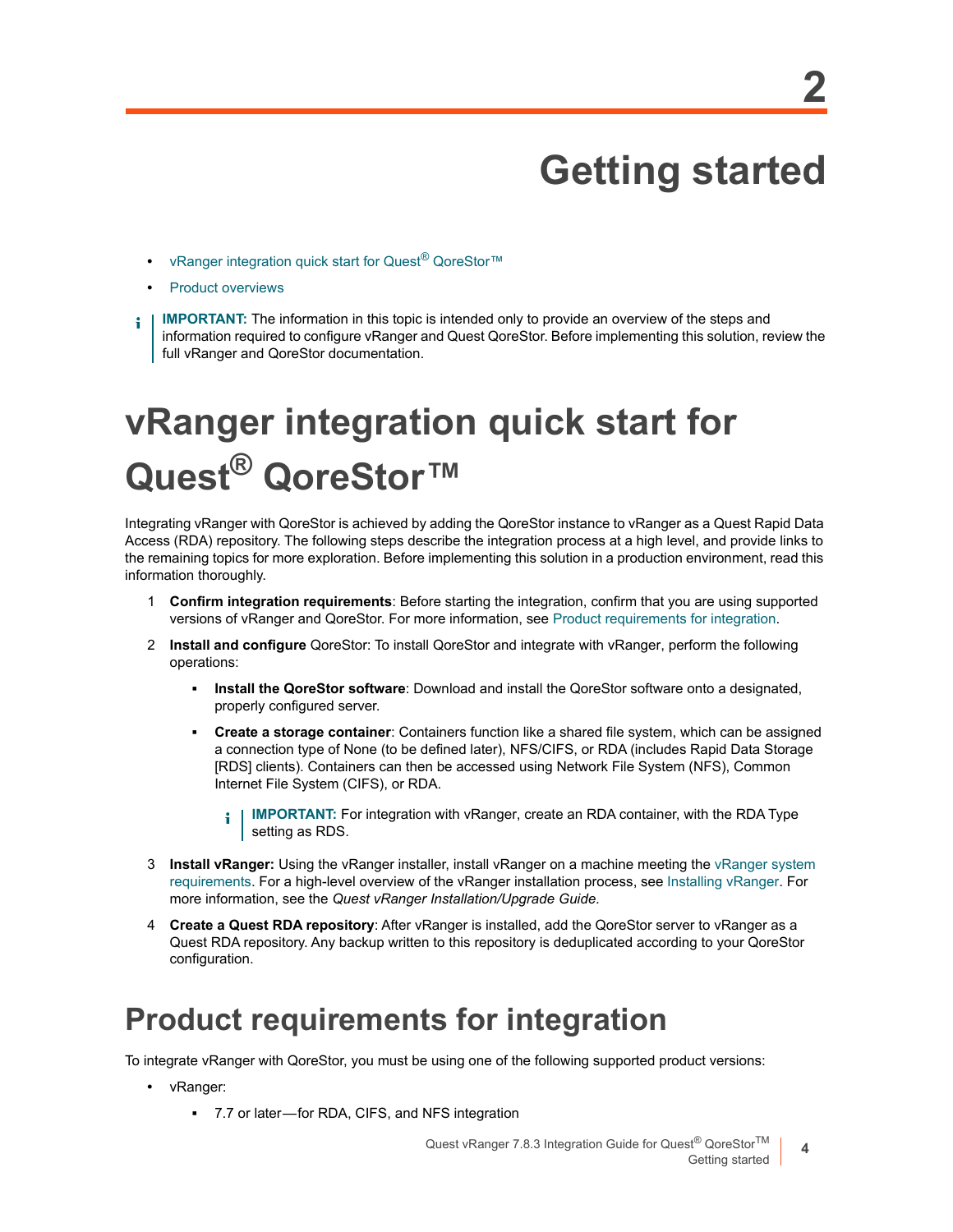- **•** QoreStor
	- **Refer to the QoreStor Interoperability Guide.**

## <span id="page-4-0"></span>**Product overviews**

<span id="page-4-1"></span>The following topics provide an overview of vRanger and QoreStor, and important information about the licensing required to integrate the two products.

## **What is vRanger?**

vRanger is the leading VMware<sup>®</sup> data protection solution that also backs up and recovers Windows<sup>®</sup> physical servers and files with blazing speed and minimal storage requirements. With vRanger, you get comprehensive protection for both virtual and physical environments that you can manage from one intuitive interface.

### **vRanger licensing**

For virtual machine (VM) backup, a license for vRanger controls the number of source CPUs that you can configure for backup. For licensing purposes, a multi-core processor is counted as a single CPU. For physical backup, each server protected consumes one physical backup license.

Every VMware® ESXi™ host for which vRanger is expected to provide protection must be properly licensed, both by VMware and in the vRanger Host Licensing tab.

<span id="page-4-2"></span>**IMPORTANT:** A Quest vRanger license is required for integration with QoreStor. i.

## **Quest QoreStor overview**

Quest QoreStor is a software-defined secondary storage platform based on Quest's proven DR Appliance's resilient deduplication and replication technologies. With QoreStor, you can break free of backup appliances and accelerate backup performance, reduce storage requirements and costs, and replicate safer and faster to the cloud for data archiving, disaster recovery and business continuity.

Lower costs and maximize the return on your IT investment by leveraging virtually any storage hardware, virtualization platform or cloud provider. QoreStor also supports many backup software solutions — so it's not just for Quest. Simple to deploy and easy to manage, QoreStor enables you to shrink replication time, improve data security and address compliance requirements.

QoreStor helps you to:

- **•** Reduce on-premises and cloud storage costs with industry-leading deduplication and compression.
- **•** Accelerate backup completion with protocol accelerators and dedupe.
- **•** Shrink replication time by transmitting only changed data.
- **•** Improve data security and comply with FIPS 140-2.
- **•** Maximize return on investment for existing data protection technologies.
- **•** Lower total cost of ownership through all-inclusive licensing.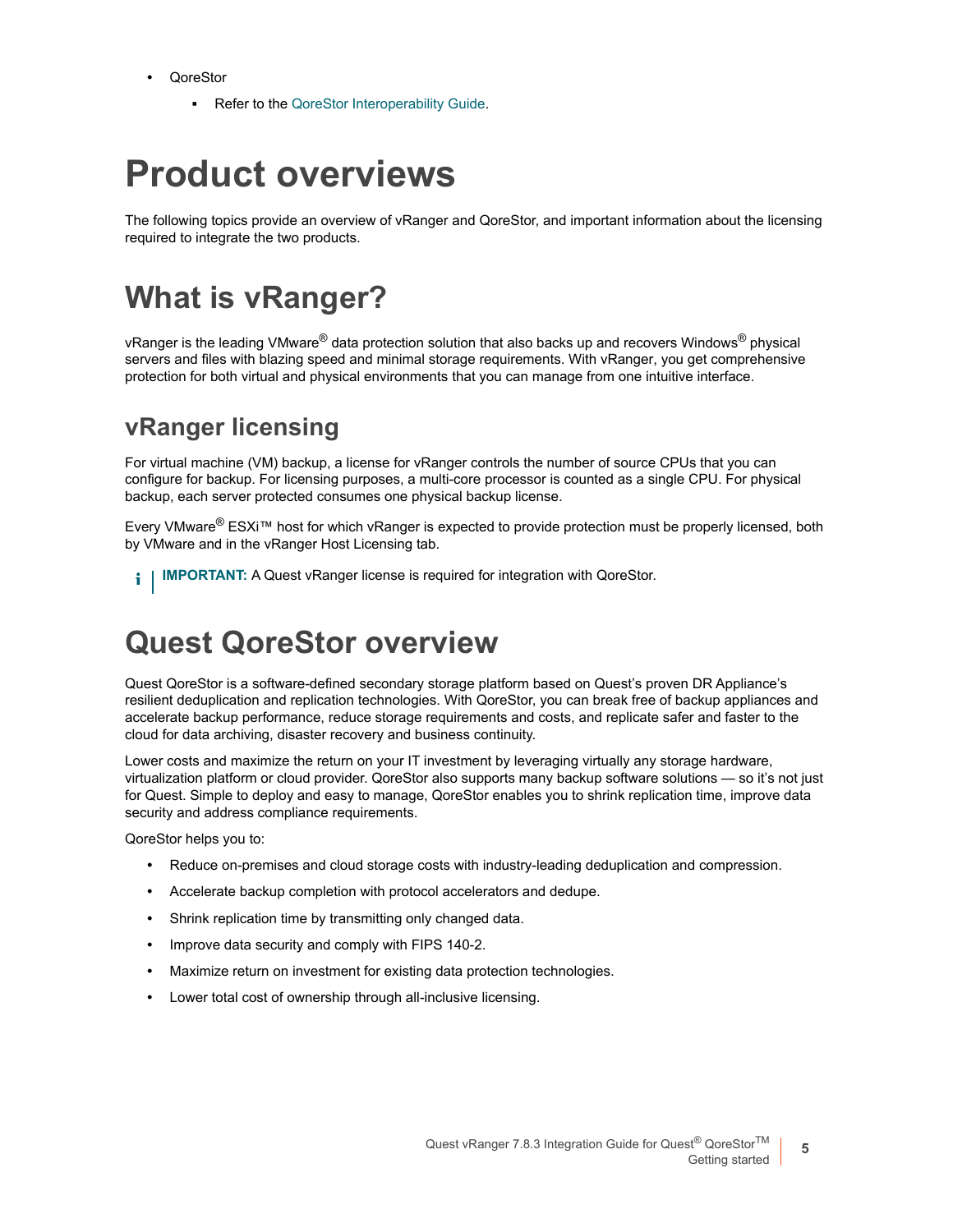# <span id="page-5-0"></span>**Understanding Quest QoreStor**

- **•** QoreStor features and concepts
- <span id="page-5-1"></span>**IMPORTANT:** The information presented in this topic is a summary of the full documentation. For more information, see the vRanger and Quest QoreStor documentation.

# **QoreStor features and concepts**

This to[pic provides an overview of the p](#page-5-2)rimary features and concepts in QoreStor.

- **•** [Deduplicatio](#page-6-0)n and compression
- **•** [Replication](#page-6-1)
- **•** [Supported protocols](#page-6-2)
- <span id="page-5-2"></span>**•** Rapid Data Access (RDA)

## **Deduplication and compression**

QoreStor uses various data-reduction technologies, including advanced deduplication algorithms, in addition to the generic and custom compression solutions that prove effective across many differing file types. Data deduplication and compression is addressed in the following areas:

- **Deduplication**: This technology eliminates redundant copies of data and in the process it decreases disk capacity requirements and reduces the bandwidth needed for data transfer. Deduplication can be a major asset for companies that are dealing with increasing data volumes and require a means for optimizing their data protection.
- **Compression**: This technology reduces the size of data that is stored, protected, and transmitted. Compression helps companies improve their backup and recovery times while helping reduce infrastructure and network resource constraints.

In general, offers advanced deduplication and compression capabilities to reduce the time and cost associated with backing up and restoring data. Based on deduplication and compression technology, eliminates the need to maintain multiple copies of the same data. This lets customers keep more data online longer and reduce the need for tape backup dependency.

Using its deduplication and compression technology, can help achieve an expected data reduction ratio of 15:1. Achieving this reduction in data means that you need fewer incremental storage operations to run and it provides you with a smaller backup footprint.By removing redundant data, deliver fast reliable backup and restore functionality, reduce media usage and power and cooling requirements, and improve your overall data protection and retention costs.

**6**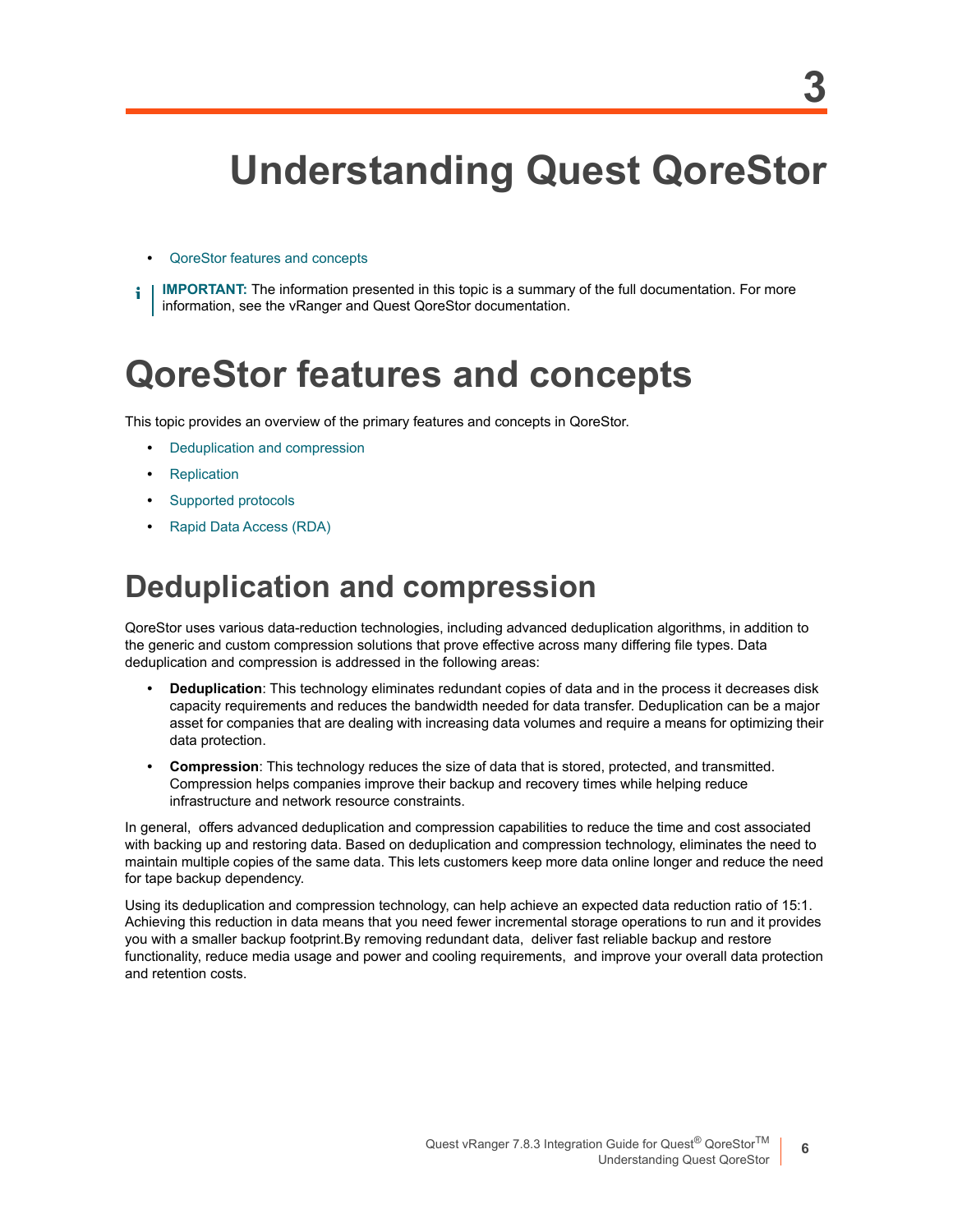## <span id="page-6-0"></span>**Replication**

Replication is the process by which key data is saved from storage locations, with the goal of maintaining consistency between redundant resources in data storage environments. Data replication improves the level of fault-tolerance, which improves the reliability of maintaining saved data and permits accessibility to the same stored data.

QoreStor uses an active form of replication that lets you configure a primary-backup scheme. During replication, the system processes data storage requests from a specified source to a specified replica target, which acts as a replica of the original source data.

Replicas are read-only and are updated with new or unique data during scheduled or manual replications. QoreStor can be considered to act as a form of a storage replication process in which the backup and deduplication data is replicated in real-time or via a scheduled window in a network environment. In a replication relationship between two QoreStor instances (or a QoreStor and a DR Series system), this means that a relationship exists between a number of systems. One system acts as the source and the other as a replica.

**NOTE:** QoreStor includes version checking that limits replication to compatible QoreStor instances or DR Series systems. Replication from a DR Series system to a QoreStor instance is one-way, with the DR Series acting as the source.

Replication is done at the container level and is one directional from source to replica; however, since replication is done at the container level you can set up various containers to meet your specific replication requirements for your specific workflow. This form of replication is supported for the CIFS, NFS, Rapid CIFS, and Rapid NFS protocols and is fully handled by QoreStor.

While replication of NFS, CIFS, Rapid NFS or Rapid CIFS containers is managed by QoreStor, **RDA with vRanger** container replication is managed by vRanger

If the source and target systems (replica or cascaded replica)are in different Active Directory (AD) domains, then the data that resides on the target system may not be accessible. When AD is used to perform authentication for systems, the AD information is saved with the file. This can act to restrict user access to the data based on the type of AD permissions that are in place.

**NOTE:** It is important to distinguish the difference between data that has been processed by backup, and ÷ data that has been processed by replication. This distinction is because backup saves a copy of data that generally remains unchanged for a long time.

## <span id="page-6-1"></span>**Supported protocols**

QoreStor supports the following file system protocols:

- **•** Network File System (NFS)
- **•** Common Internet File System (CIFS)
- **•** Rapid Data Access (RDA)
- **•** Rapid Data Storage (RDS)
- **NOTE:** QoreStor supports three container connection types: NFS, CIFS, and RDA. RDS provides a logical f. disk interface that can be used with network storage devices to store data and support data storage operations.

## <span id="page-6-2"></span>**Rapid Data Access (RDA)**

RDA is developed by Quest and provides a logical disk interface for use with network storage devices. RDS allows for better coordination and integration between QoreStor backup, restore, and optimized duplication operations with vRanger and Quest NetVault Backup.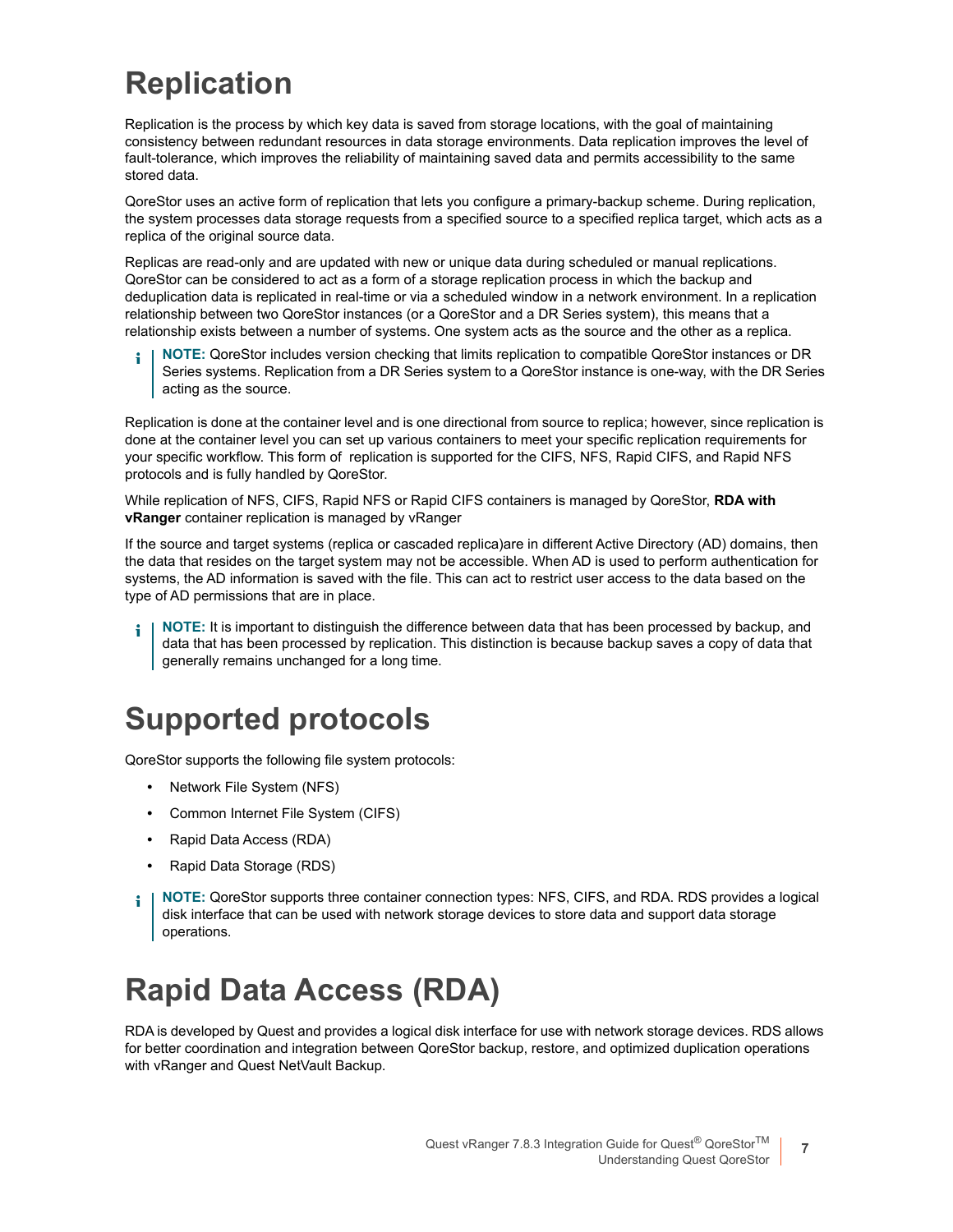QoreStor and vRanger integration is done using the Rapid OFS (ROFS) plug-in developed by Quest. The ROFS plug-in allows vRanger control over backup image creation, deletion, and duplication. RDS allows deduplication operations to happen on the client-side so that network traffic can be reduced.

The RDS protocol allows the supported backup applications to communicate directly with QoreStor and determine whether a specific chunk of data exists on the system. If the data exists, only the pointers need to be updated on QoreStor, and the duplicate chunk of data does not need to be transferred to the system. This process provides two benefits: it improves the overall backup speed, and also reduces the network load.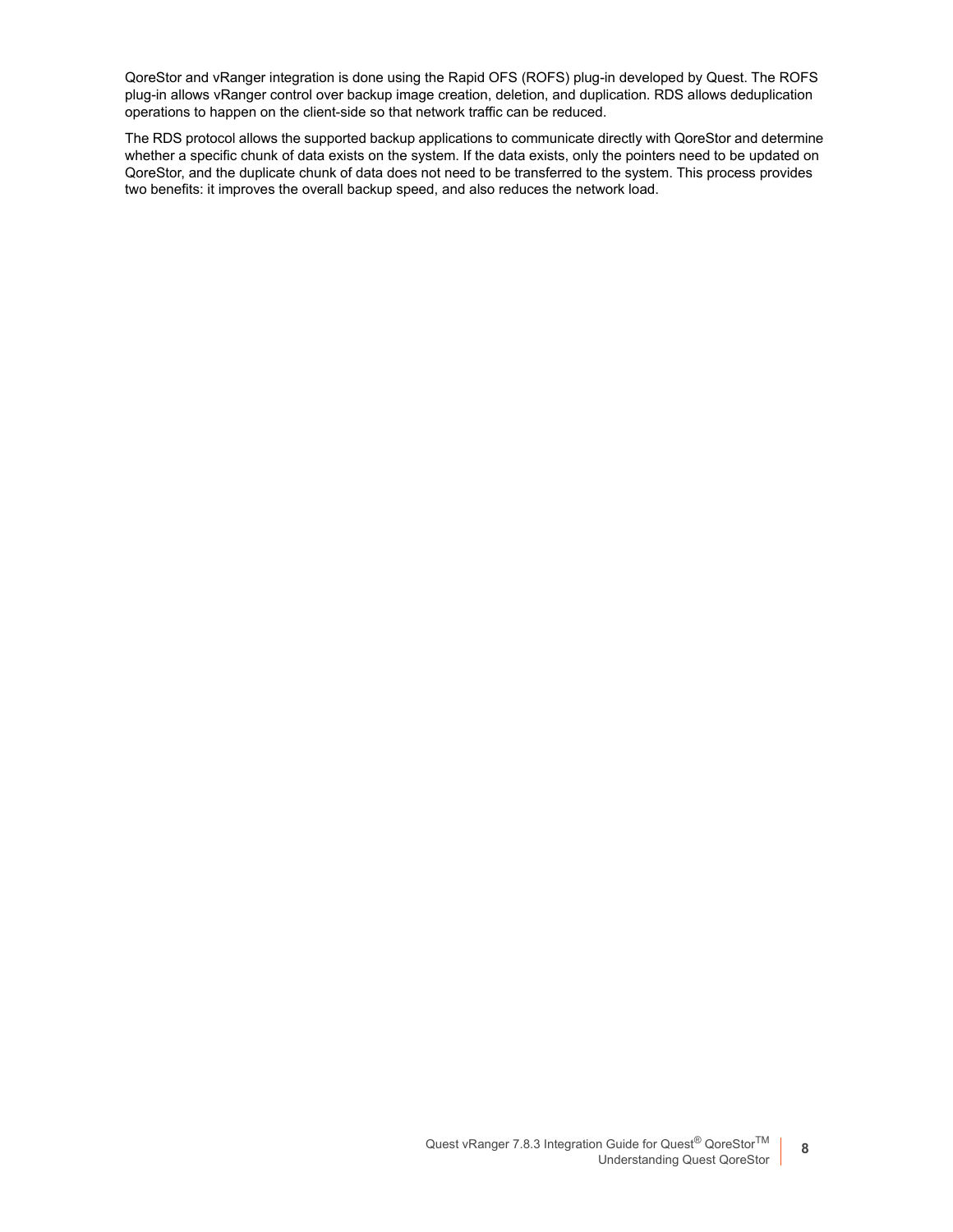# <span id="page-8-0"></span>**Installing and configuring QoreStor**

- **•** [Installing QoreStor](#page-9-1)
- <span id="page-8-1"></span>**•** Configuring your QoreStor server

# **Installing QoreStor**

- **IMPORTANT:** The information in this topic is a summary of that found in the Quest QoreStor documentation. ÷ Procedures in this topic are abbreviated to provide a high-level overview of the installation process. Before installing QoreStor, review the full set of documentation, including:
	- *• Quest QoreStor Interoperability Guide*
	- *• Quest QoreStor Installation Guide*
	- *• Quest QoreStor User Guide*
	- *• Quest QoreStor Command Line Reference Guide*

## <span id="page-8-2"></span>**Prerequisites**

Before installing QoreStor, ensure that the following requirements have been met:

- **•** Review the *QoreStor Installation Guide* and *QoreStor Interoperability Guide* for information on system requirements and supported platforms. Ensure that the server on which you are installing Q[oreStor meets](http://support.quest.com/technical-documents/qorestor/current-version/interoperability-guide/)  [the installation require](http://support.quest.com/technical-documents/qorestor/current-version/interoperability-guide/)ments.
- **•** You must use a supported version of vRanger and QoreStor. For more information, see the *QoreStor Interoperability Guide*.
- <span id="page-8-3"></span>**•** Review the *QoreStor Installation Guide* and *QoreStor Interoperability Guide* for networking and port requirements.

## **Installing QoreStor**

#### *To install QoreStor:*

- 1 Download QoreStor from the Quest website.
- 2 Copy the QoreStor installation files to the QoreStor server.
- 3 Set execution permissions on the installation files using **chmod**. For example:
	- \$ chmod a+x qs inst 6.0.0.589.bin
- 4 With elevated privileges (either as root or with the sudo command), execute the installation script according to one of the two options below :
	- a qs inst 6.0.0.589.bin -- -f -p <repository path> -m <metadata path> -mode=<demo|cloud-optimized|standard|large> --accept-eula --install deps

where

**9**

**4**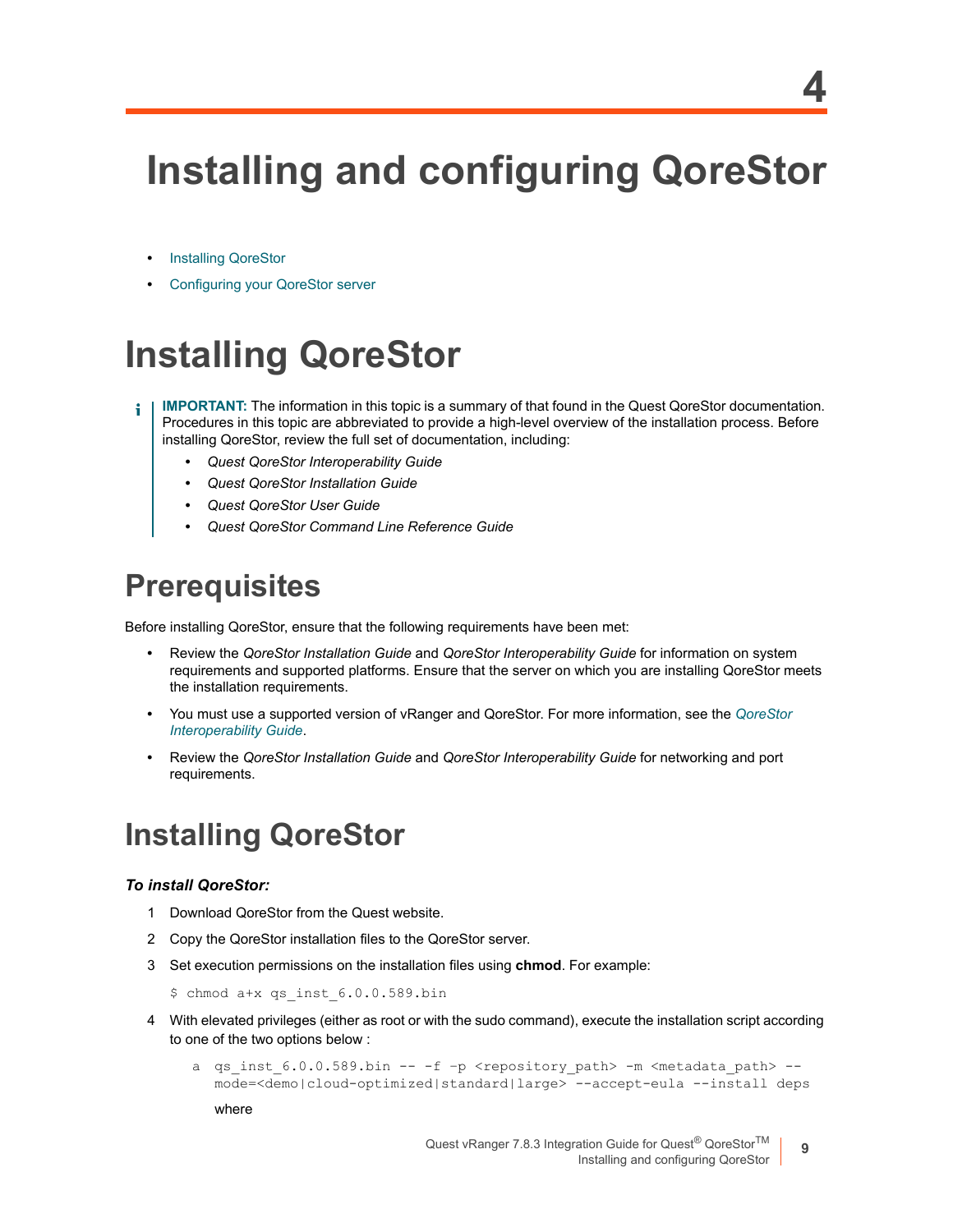-f specifies that the installer should automatically apply firewall rules to open the necessary ports <sup>l</sup>

-p <repository path> specifies the repository path is

-m <metadata\_path> specifies where the dictionary and journals should be stored.If not specified, the repository path will be used.

**--mode=<demo|cloud-optimized|standard|large>** specifies the installation mode. Refer to the *QoreStor Installation Guide* for more information on installation modes.

**demo**: 100GB max storage, 1GB dictionary l

**cloud-optimized**: 43TB max storage, 64GB dictionary l

**standard**: 150TB max. storage, 256GB dictionary l

**Large**: 360TB max storage; 256GB dictionary l

**–accept-eula:** implicitly accepts the EULA and bypasses the prompt to accept the terms and conditions of the EULA

**–install-deps:** implicit permission to download and install the nfs-utils and policycoreutils packages if they are not already installed

b \$ sudo ./qs\_inst\_6.0.0.589.bin

and follow the prompts to:

- **▫** provide a path for the storage directory
- **▫** [Optional] provide a separate path for metadata storage
- **▫** select an installation mode. Refer to QoreStor installation modes for more information
- **▫** add firewall exceptions

## <span id="page-9-0"></span>**Logging in to QoreStor**

To access the UI, you must connect via a supported browser.

- 1 In a supported browser, navigate to **https://<hostname:5233>**
	- **i** | **NOTE:** You can use either the host IP or hostname.
- 2 Log in with the default credentials:
	- **▪** username: admin
	- **▪** password: St0r@ge!

## <span id="page-9-1"></span>**Configuring your QoreStor server**

The information below is su[mmarized for ease of use. For detailed conf](#page-10-0)iguration information, see the *QoreStor User Guide*.

<span id="page-9-2"></span>The information presented in Managing storage groups and containers is specific to the integration with vRanger. For more information on integrating vRanger with a Quest Rapid Data Access (RDA) repository, see the *Quest vRanger User Guide*.

## **Installing a License**

You can add a license to QoreStor through either the QoreStor GUI or the command line interface.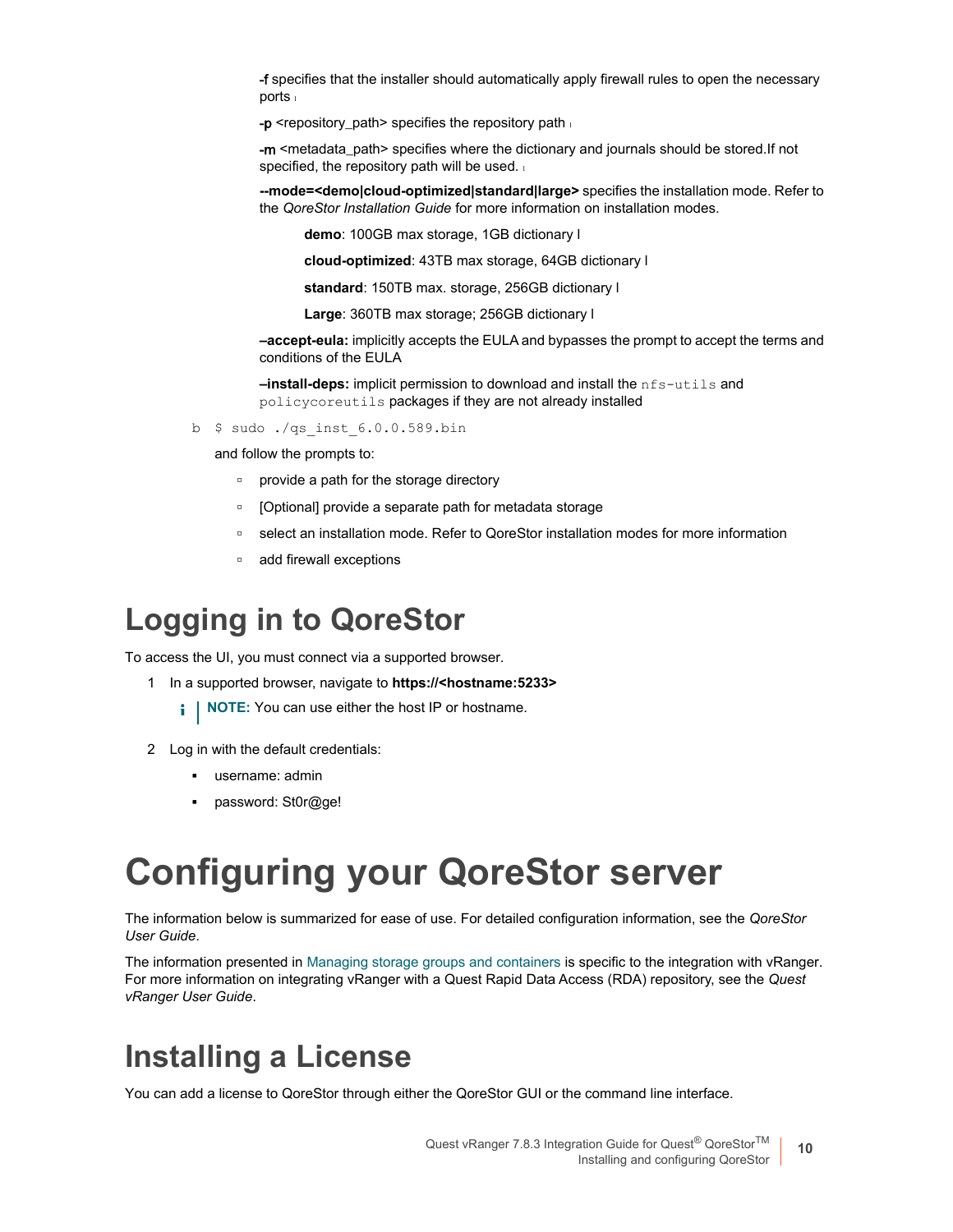### *To install a license:*

- 1 In the navigation menu click **System Configuration.**
- 2 Scroll to the **License Information** section at the bottom of the page.
- 3 Click **Upload License**.
- 4 Click **Choose File** and select the license file. Click **Open**.
- 5 Click **Apply**.
- **NOTE:** You may also install a QoreStor license from the command line interface using the command: ÷

```
system --license [--show] [--verbose] [--validate] [--file <path>] [--add] [--
file <path>]
```
Refer to the *QoreStor Command Line Reference Guide* for more information.

### <span id="page-10-0"></span>**Managing storage groups and containers**

To organize your data, you can easily create storage groups and create containers within those storage groups on your QoreStor system. A storage group allows you to create separate storage policies for different data groups and the different capacities utilized on a single QoreStor. After initialization, QoreStor contains a single default storage groupe named **DefaultGroup**.

In QoreStor, data is stored in containers, which are stored in storage groups. Some containers function like a shared file system. These types of containers can be assigned a specific connection type, for example, NFS/CIFS or RDA (including both OST and RDS clients). Containers can then be accessed using NFS, CIFS, or RDA.

**IMPORTANT:** For the most beneficial integration with vRanger, an RDA connection should be used. i I

### **Creating a storage container**

**NOTE:** QoreStor does not support creating container names that begin with a 0 (zero). i l

Containers function like a shared file system that can be accessed using the following connection types:

- **•** NFS/CIFS
- **•** NFS
- **•** CIFS
- **•** RDA
- **•** RDS

### **Creating an RDS connection type container**

#### *To create an OST or RDS connection type container, follow these steps:*

- 1 On the navigation menu, click **Storage Groups**, and then select the storage group for which you want to create a container. (If you are only using the DefaultGroup storage group on your QoreStor system, you do not need to select a group.)
- 2 In the storage group list, click the storage group to which you want to add a container. Click **Add Container**.
- 3 For the container Name, type the name of the container, and then click **Next**.

Container names cannot exceed 32 characters in length, must start with a letter, and can be composed of any combination of the following characters:

▪ A-Z (uppercase letters)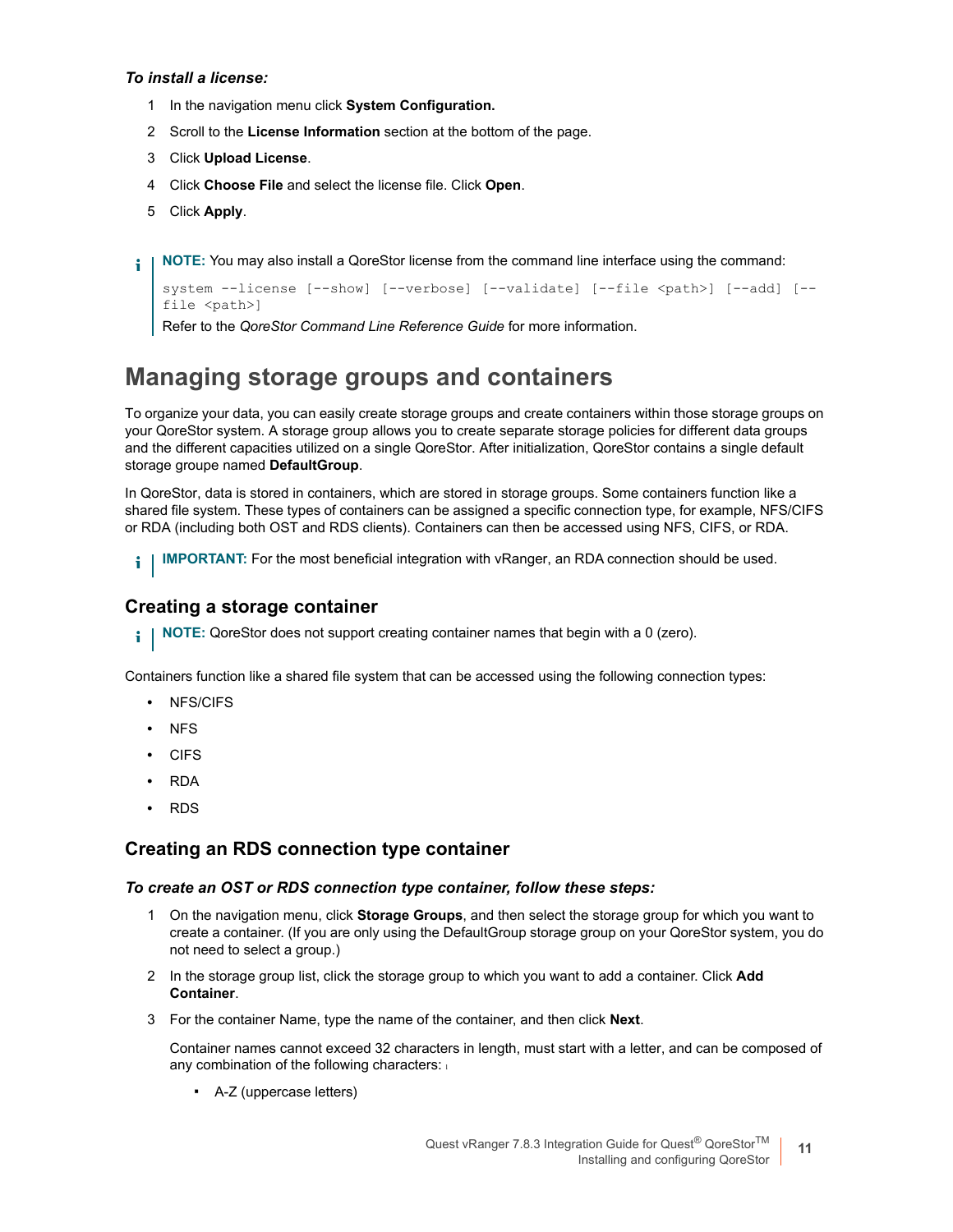- **■** a-z (lowercase letters) i
- **■** 0-9 (numbers). Do not start a container name with a number.
- **▪** dash (-) or underscore (\_) special characters
- **i** | IMPORTANT: QoreStor does not support creating container names that begin with a 0 (zero) or that include the following special characters  $/$ , #, or  $@$ .
- 4 For **Protocol**, select **Quest Rapid Data Storage (RDS)**.
- 5 Click **Next**.
- 6 Leave **LSU Capacity** as **Unlimited**.
- 7 Click **Finish**.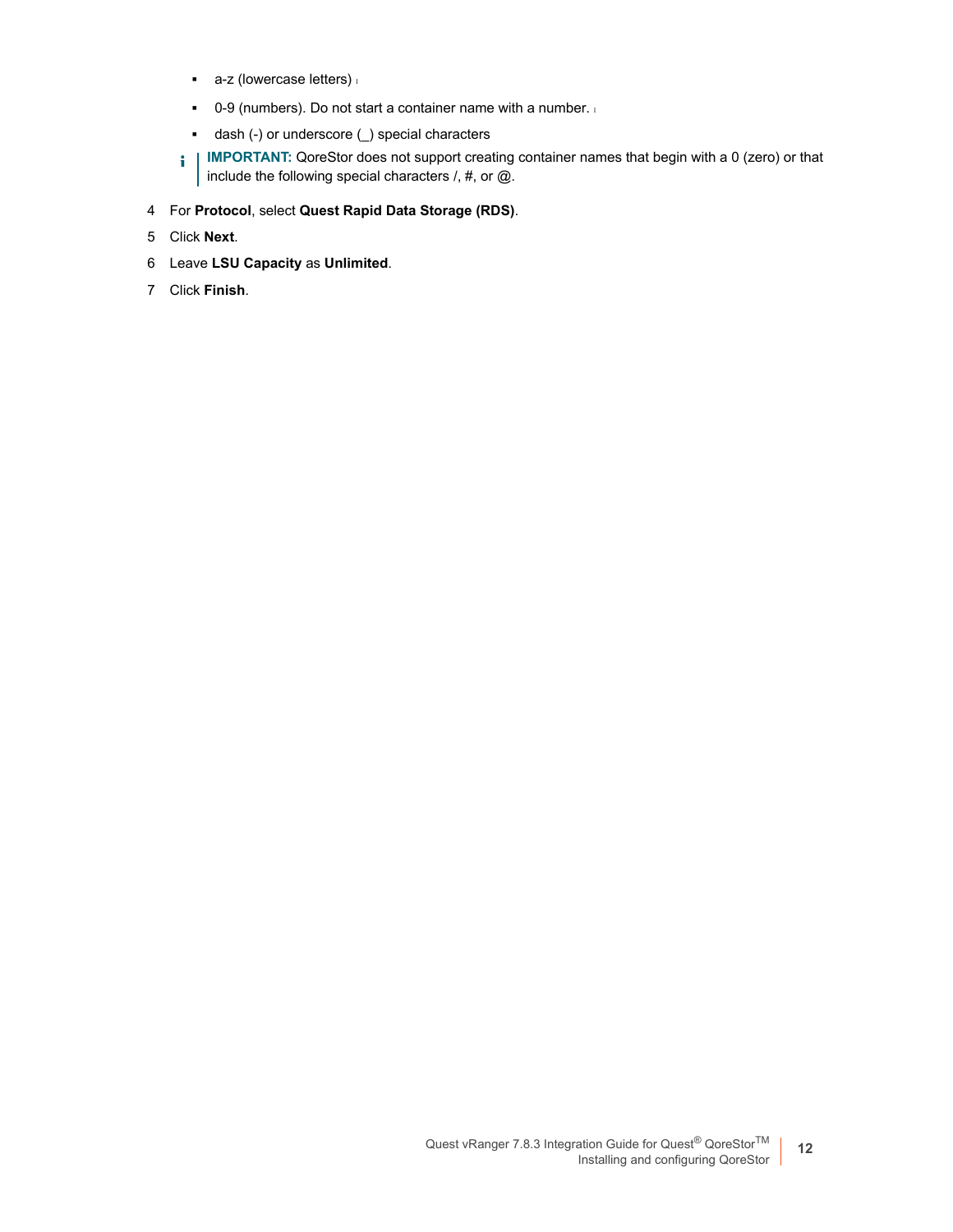# **Installing vRanger**

- <span id="page-12-0"></span>**•** [vRanger system re](#page-14-0)quirements
- **•** [Installing vRanger](#page-15-0)
- **•** [Configuring vRanger](#page-15-1)
- **•** Adding a Quest Rapid Data Access (RDA) repository
- <span id="page-12-2"></span>**IMPORTANT:** The information in this topic is intended only to provide an overview of the steps and ÷ information required to configure vRanger and QoreStor. Before implementing this solution, see the full vRanger and QoreStor documentation.

# <span id="page-12-1"></span>**vRanger system requirements**

Before installing vRanger and QoreStor, ensure that you read and understand the requirements and operation of both products. The following topics summarize the system requirements for vRanger. The information is a sum[mary only. Before implementing vRang](#page-3-2)er, review the *Quest vRanger Installation/Upgrade Guide*.

**IMPORTANT:** You must use a supported version of vRanger and QoreStor. For more information, see **Product requirements for integration.** 

## **Minimum hardware requirements**

The minimum hardware requirements to run vRanger can vary widely based on several factors. Therefore, you should not do a large-scale implementation without first completing a scoping and sizing exercise.

### **vRanger: physical machine**

The following describes the hardware recommendations for the vRanger physical machine:

**Table 1. Requirements for a installing vRanger on a physical machine**

| <b>CPU</b> | Any combination equaling four cores of CPUs are recommended. Example one quad-core<br>CPU; two dual-core CPUs. |
|------------|----------------------------------------------------------------------------------------------------------------|
| <b>RAM</b> | 4 GB RAM is required.                                                                                          |
| Storage    | At least 4 GB free hard disk space on the vRanger machine.                                                     |
| <b>HBA</b> | For LAN-free, Quest recommends that you use two HBAs—one for read operations and one<br>for writing.           |

### **vRanger: virtual machine (VM)**

The following describes the hardware recommendations for using vRanger in a VM: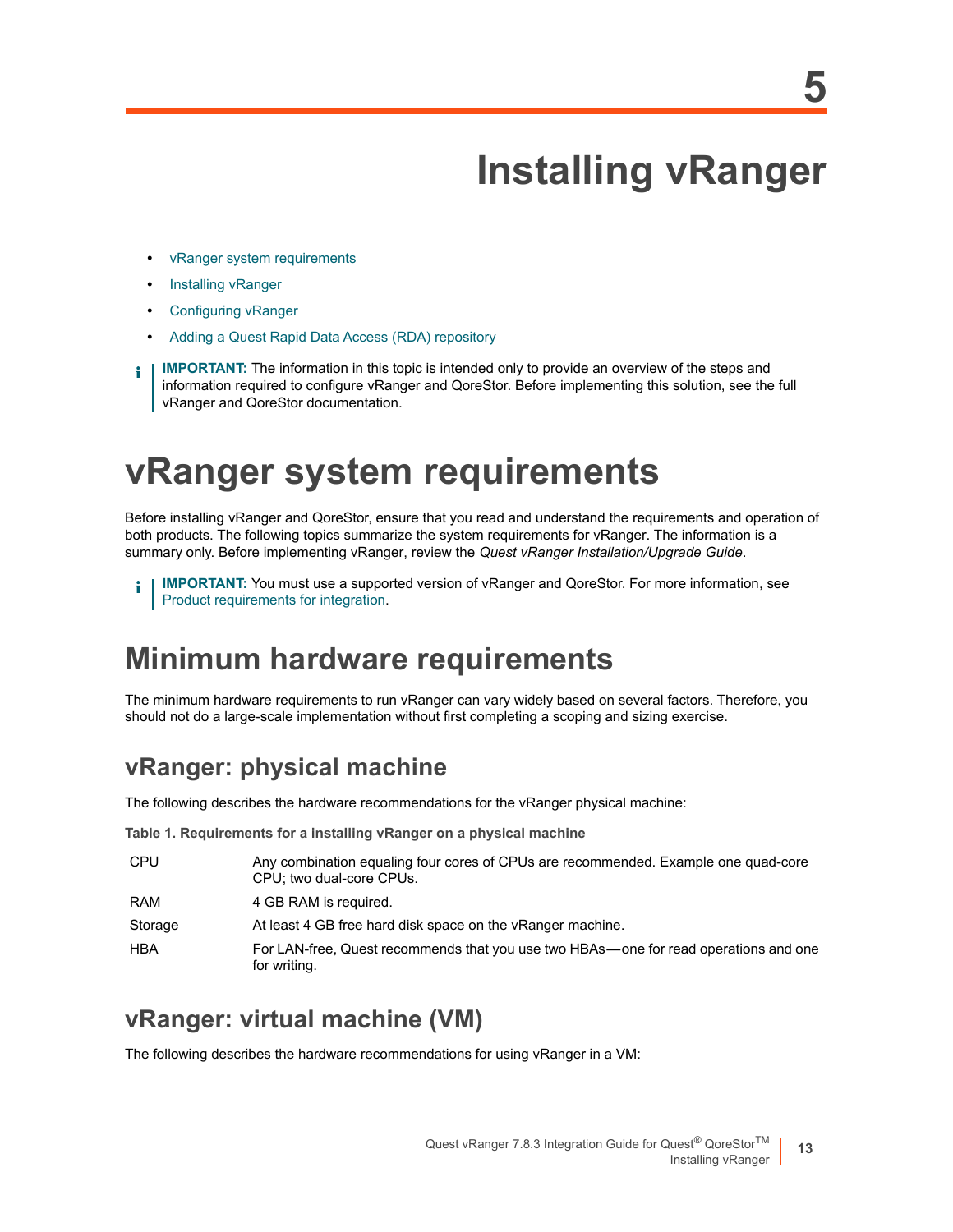**Table 2. Requirements for a installing vRanger on a virtual machine**

| CPU     | Four vCPUs.                                                |
|---------|------------------------------------------------------------|
| RAM     | 4 GB RAM is recommended.                                   |
| Storage | At least 4 GB free hard disk space on the vRanger machine. |

### **Requirements for physical backup and restore**

When backing up from and restoring to a physical server, vRanger uses a client run on that server to perform backup and restore operations. To process the backup workload effectively, the physical server must meet the following requirements:

**Table 3. Requirements for physical backup and restore**

CPU Any combination equaling four cores of CPUs are recommended. Example one quad-core CPU; two dual-core CPUs.

RAM 2 GB RAM is required.

### **Additional requirement for repository replication**

If you set up repository replication, increase the Task Timeout setting beyond the default 24 hours for the initial synchronization. If the initial synchronization involves the transfer of many terabytes of data, you might need to increase the task timeout to over a hundred hours.

- 1 On the Main toolbar, click **Tools > Options**.
- 2 Under the My Jobs node, click **Configuration**.
- 3 In the **Timeout** section, change the **Task Timeout** field to **100** or more, depending on the size of the environment.

After the initial synchronization of the repositories is finished, you can update this field to an appropriate number.

4 Click **OK**.

## **Supported operating systems for installation**

The following operating systems are supported for installation of vRanger.

**Table 4. Supported operating systems**

| <b>Operating system</b>              | Service pack level | <b>Bit level</b> |
|--------------------------------------|--------------------|------------------|
| Windows Server 2008 R2 <sup>ab</sup> | SP1 or later       | x64              |
| Windows Server 2012 <sup>b</sup>     | All service packs  | x64              |
| Windows Server 2012 R2bc             | All service packs  | x64              |
| Windows Server 2016 <sup>b</sup>     | All service packs  | x64              |
| Windows Server 2019 <sup>b</sup>     | All service packs  | x64              |

a. Windows 2008 R2 SP1 requires Windows Management Framework 3.0. Refer to Known Issue VR-177 in the vRanger Release Notes for more information.

b. The Windows Storage Server edition is not supported as an installation platform for vRanger.

Before installing vRanger on Windows Server 2012 R2, the updates listed in Additional required software must be installed.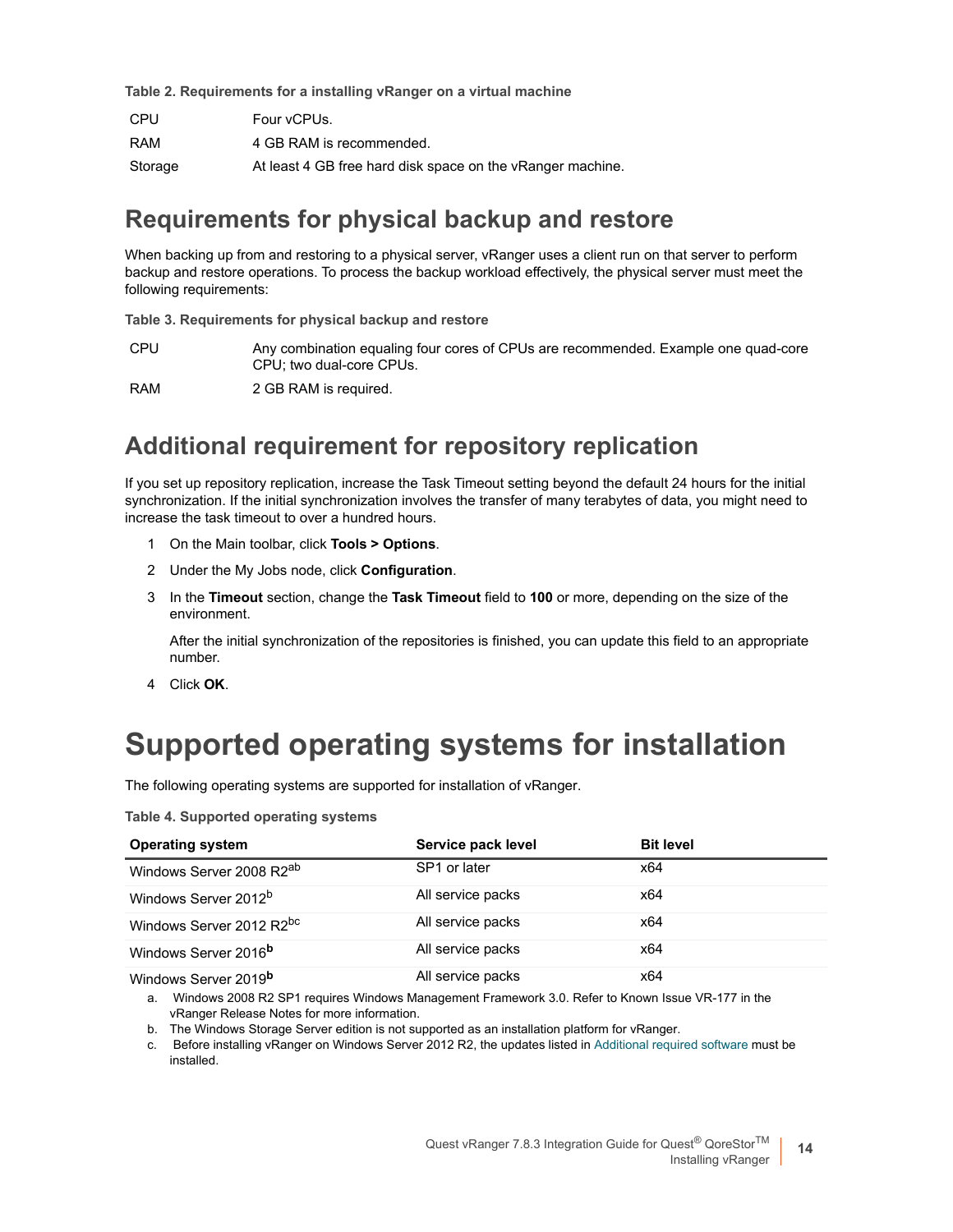### **Additional required software**

In addition to a supported version of Windows<sup>®</sup> and a supported VMware<sup>®</sup> Infrastructure, you may need some additional software components, depending on your configuration.

- **Microsoft® .NET Framework**: vRanger requires the .NET Framework 4.5. The vRanger installer installs it if not detected.
- **SQL Server**: [Optional] vRanger utilizes two SQL Server® databases for application functionality. vRanger can install a local version of SQL Express 2014 SP3 or you can choose to install the vRanger databases on your own SQL instance.
- **Windows PowerShell 3 or above.**If you are installing vRanger on Windows 2008 R2 SP1, you will need to install Windows PowerShell 3 or above before installing vRanger
- **vRanger virtual appliance (VA)**: The vRanger VA is a small, pre-packaged Linux® distribution that serves as a platform for vRanger operations away from the vRanger server. vRanger uses the VA for the following functions:
	- **▪** Replication to and from VMware® ESXi™ hosts.
	- **▪** File-level restore (FLR) from Linux machines.
	- **▪** Optionally for backups and restores.
- **Updates for Windows Server 2012 R2**: Before installing vRanger on Windows Server 2012 R2, ensure that the Windows updates listed below are installed:
	- **▪** KB2939087
	- **▪** KB2975061
	- **▪** KB2919355
	- **▪** KB2999226

## <span id="page-14-0"></span>**Installing vRanger**

The installation of vRanger has several options. Unless you have a valid reason not to, accept the defaults wherever possible. The installation follows this sequence:

1 Launch the installer, and accept the vRanger license.

The install process does not continue until the license is accepted.

2 Enter the credentials under which the vRanger services should run.

The credentials used need to have local administrator privileges on the vRanger machine.

- 3 Choose an installation directory.
- 4 Select the vRanger database.

You may choose to install vRanger with a new instance of SQL Server<sup>®</sup> Express or on an existing SQL Server.

- 5 Configure the runtime credentials for the vRanger Database.
- 6 [Optional] Install the vRanger Catalog Service.

The installation completes.

For more information, see the *Quest vRanger Installation/Upgrade Guide*.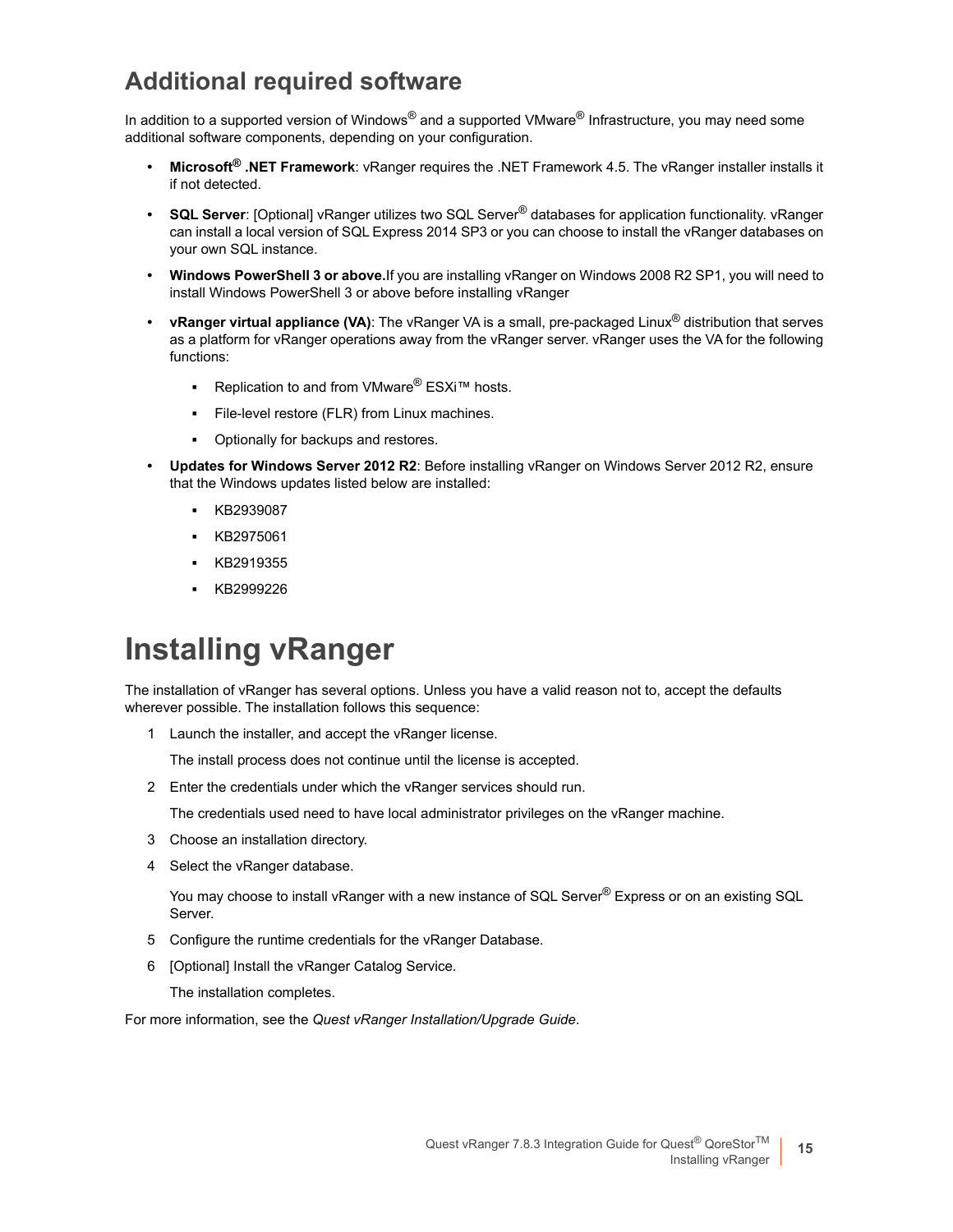# <span id="page-15-0"></span>**Configuring vRanger**

vRanger requires some basic configuration before data protection can begin. The bulk of this configuration is driven by the Startup Wizard which starts the first time the application is opened. For more information, see the *Quest vRanger Installation/Upgrade Guide*.

The following lists the primary configurations you need to make.

- **Add source servers:** Before you can begin backups, you must add one or more source objects to the vRanger inventory. Source objects can include VMware® vCenter™ or ESXi™ hosts, Hyper-V® clusters or hosts, or physical machines.
- **Add vRanger virtual appliances (VAs):** vRanger VAs allow you to distribute the backup workload and gain direct access to target VM's storage for improved performance.
	- **IMPORTANT:** To be able to run in Deduplication Mode, the vRanger VA should be configured with i.  $\mid$  four vCPUs and 2 GB of RAM. This configuration lets you run four backup jobs per VA.
- <span id="page-15-1"></span>**• Add repositories:** Repositories are where vRanger stores the savepoints created by each backup job. For the purposes of this integration, a Quest Rapid Data Access (RDA) repository should be used.

# **Adding a Quest Rapid Data Access (RDA) repository**

QoreStor optimizes storage utilization and reduces network bandwidth requirements with in-line deduplication, server-side compression, and compressed and deduplicated replication.

QoreStor supports CIFS, NFS, and RDA protocols. The RDA protocol provides a logical disk interface for QoreStor. The RDA protocol also enables better coordination and integration between vRanger and QoreStor and provides for client-side deduplication of vRanger backups.

**NOTE:** Quest recommends that you use the RDA protocol when usi[ng QoreStor as a repository.](support.quest.com/qorestor)  $\mathbf{i}$ 

For more information about QoreStor, see the QoreStor documentation at support.quest.com/qorestor.

This topic describes the process for adding a Quest Rapid Data Access (RDA) repository. The following procedure assumes that:

- **•** You have a properly configured QoreStor server that is accessible to the vRanger machine.
- **•** You created at least one storage container to be used as a Logical Storage Unit. When creating the storage container, use the options:
	- **▪** Connection type: RDA
	- **▪** RDA type: RDS
- **•** You have designated an RDA User account.
- **•** You configured your firewall to enable the following TCP ports.
	- **▪** 9904
	- **▪** 9911
	- **▪** 9915
	- **▪** 9916
	- **▪** 9920

**i** | NOTE: For information on setting up the preceding configurations, see the Quest QoreStor documentation.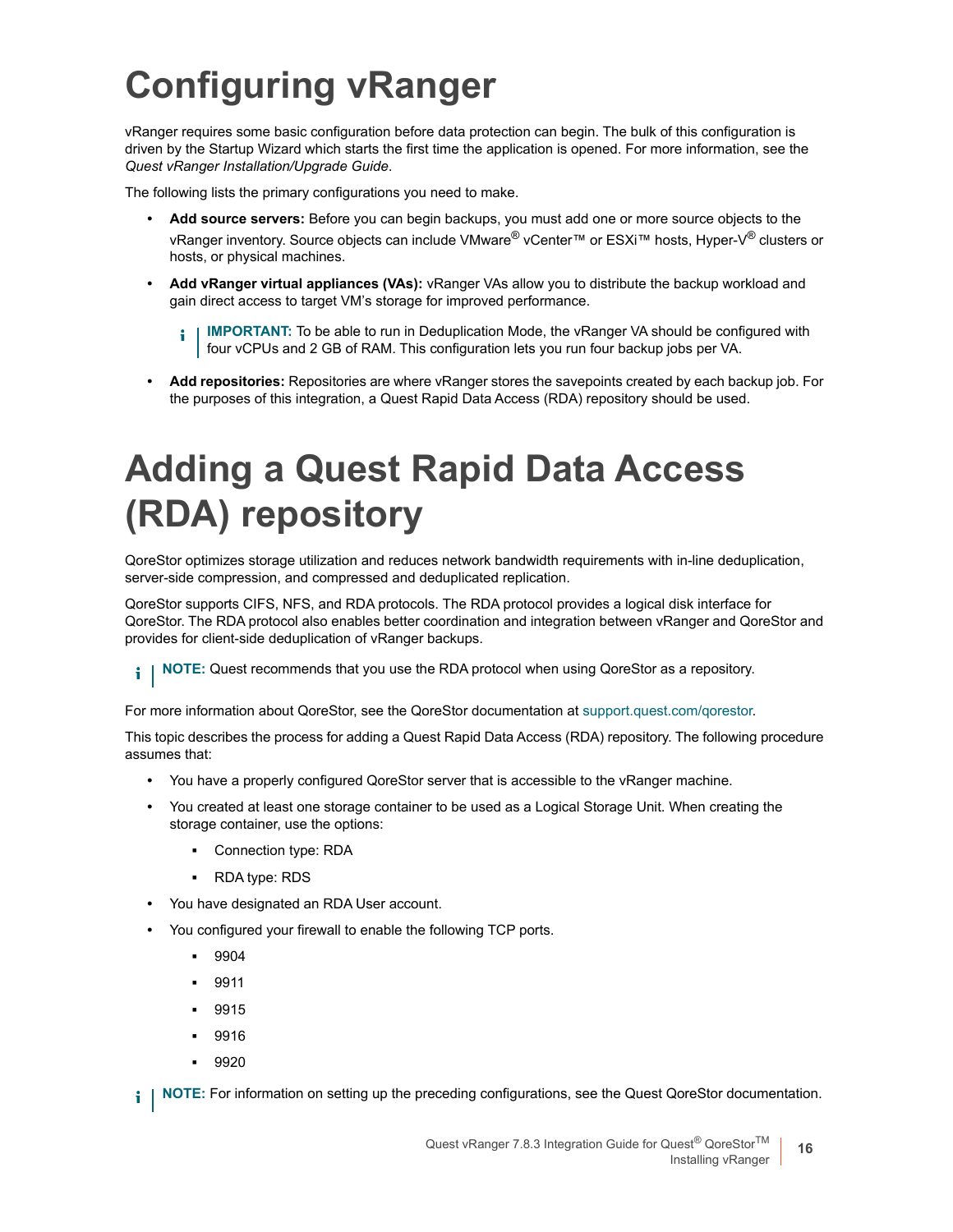### *To add a QoreStor server as a Quest RDA repository:*

- 1 In the **My Repositories** pane, right-click anywhere, and click **Add > Quest Rapid Data Access (RDA)**.
- 2 In the **Add Quest Rapid Access Repository** dialog box, complete the following fields:
	- **▪ Repository Name**: Enter a descriptive name for the repository.
	- **Description**: [Optional] Enter a long-form description for the repository.
	- **DNS Name or IP:** Enter the DNS name or IP address of the QoreStor server.
	- **RDA Username**: Enter a user account that can be used to log in to the device. The default account is **backup\_user**.
	- **▪ RDA Password**: Enter the password for the **backup\_user** account the default is: **St0r@ge!**
	- **▪ Logical Storage Unit**: Enter the name of the storage container. Ensure that the container is created before you add the device. You cannot add the device if the specified container does not exist on the device. When creating the storage container, use the options:
		- **▫** Connection type: RDA
		- **▫** RDA type: RDS
	- **▪ Port Number**: Leave this value at 0 to use the default.
- 3 Click **OK**.

The connection to the repository is tested and the repository is added to the **My Repositories** pane and the **Repository Information** dialog box.

vRanger checks the configured repository location for existing manifest data to identify existing savepoints.

- 4 If vRanger finds existing savepoints, click the applicable button:
	- **Import as Read-Only:** To import all savepoint data into the vRanger database, but only for restores, click this button. You cannot back up data to this repository.
	- **▪ Import:** To import all savepoint data into the vRanger database, click this button. vRanger is able to use the repository for backups and restores. vRanger requires read and write access to the directory.
	- **Overwrite:** To retain the savepoint data on the disk and not import it into vRanger, click this button. vRanger ignores the existence of the existing savepoint data and treats the repository as new.

## <span id="page-16-0"></span>**Configuring repository replication**

Replication is configured through the My Repositories pane of the vRanger interface.

**TIP:** For more information on repository replication, see the *Quest QoreStor User Guide.* $\mathbf{i}$ 

The following procedure assumes that:

- **•** You have configured at least one Quest RDA repository in vRanger.
- **•** At least one other QoreStor server is available in your environment to serve as the replication target. You do not have to add this device to vRanger.

#### *To configure Replication:*

- 1 In the **My Repositories** pane, right-click the Quest Rapid Data Access (RDA) repository, and select **Configure Replication**.
- 2 In the **Configure Replication** dialog box, complete the following fields:
	- **▪ Repository Name**: Enter a descriptive name for the repository.
	- **Description**: [Optional] Enter a long-form description for the repository.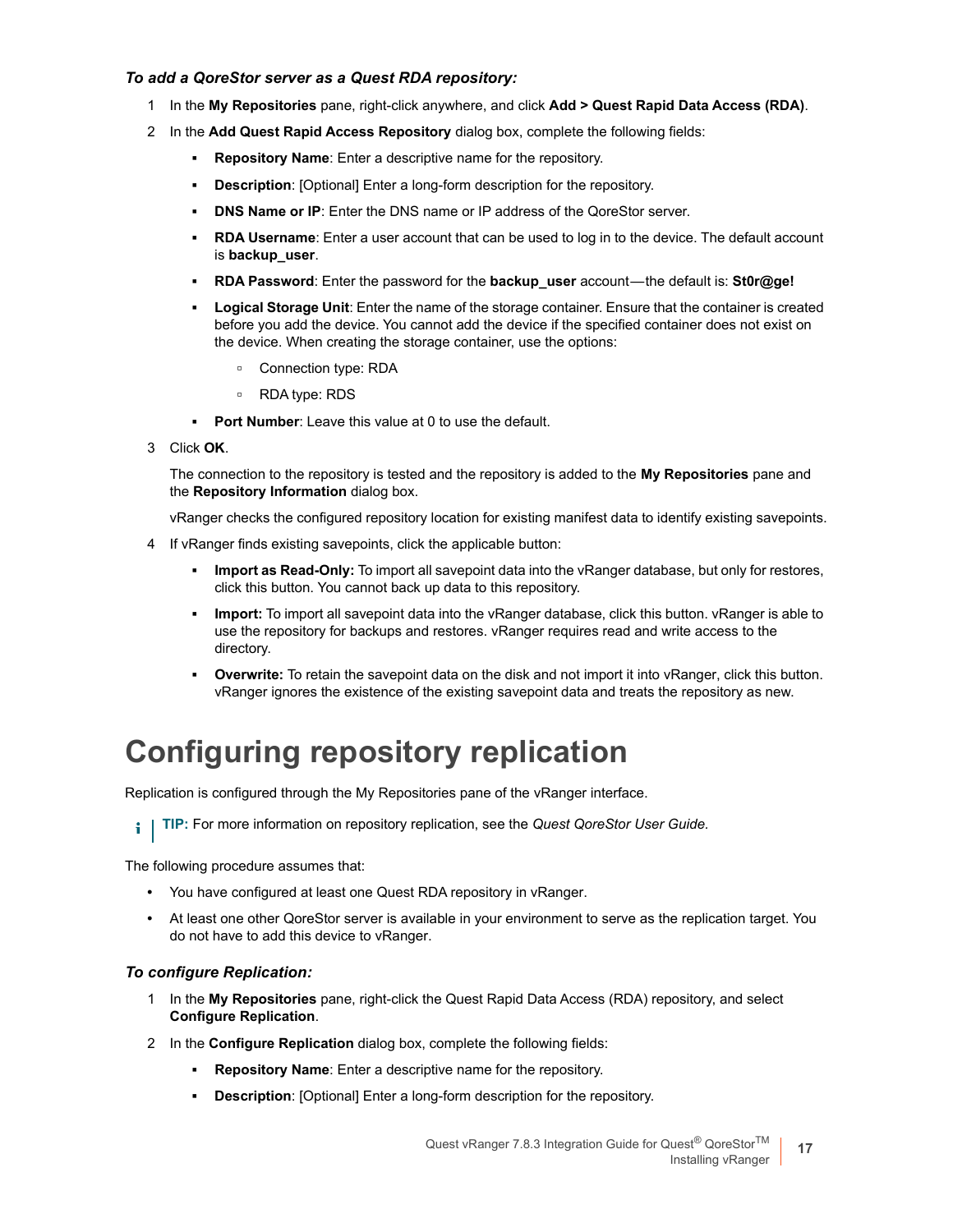- **DNS Name or IP:** The DNS name or IP address of the QoreStor server.
- **RDA Username:** Enter a user account that can be used to log in to the device. The default account on a QoreStor server is **backup\_user**.
- **▪ RDA Password**: Enter the password for the **backup\_user** account the default is: **St0r@ge!**
- **▪ Logical Storage Unit**: Enter the name of the storage container. Ensure that the container is created before you add the device. You cannot add the device if the specified container does not exist on the device. When creating the storage container, use the options:
	- **▫** Connection type: RDA
	- **▫** RDA type: RDS
- **Port Number:** Leave this value at 0 to use the default.
- 3 Click **OK** .

The connection to the device is tested and the device is added as a repository is added to the **My Repositories** pane and the **Repository Information** dialog box.

After replication is configured for a repository, the **Configure Replication** [option is disable](#page-17-0)d for that repository.

**IMPORTANT:** After a repository is configured for replication, you must select a synchronization method f. before replication occurs. For more information, see Managing repository replication.

### **Editing a replication configuration**

You may edit an existing replication configuration to update credentials or timeout values. You may also use the **Edit Repository Details** dialog box to view free space for the repository.

- 1 In the **My Repositories** pane, right-click the Quest Rapid Data Access (RDA) repository, and select **Edit Replication Configuration**.
- 2 In the **Edit Quest Rapid Data Access (RDA)** dialog box, edit any of the following fields:
	- **▪ Repository Name**
	- **▪ User Name**
	- **▪ Password**
- 3 Alternatively, view the **Free Space** field for up-to-date information about this repository.
- <span id="page-17-0"></span>4 If you edited any of the fields, click **Update**.

## **Managing repository replication**

vRanger supports repository replication. Repositories configured for replication can be synchronized in one of three ways:

- **•** Automatically, after a successful backup task to that repository.
- **•** As a separate job on a scheduled basis.
- **•** Manually, using the Synchronize option.

### **Configuring a repository for automatic replication**

When a managed repository is configured for savepoint replication, and a backup task completes successfully, each savepoint is also replicated to the replication repository.

### *To enable automatic savepoint replication:*

1 From the **Tools** menu on the vRanger toolbar, select **Options**.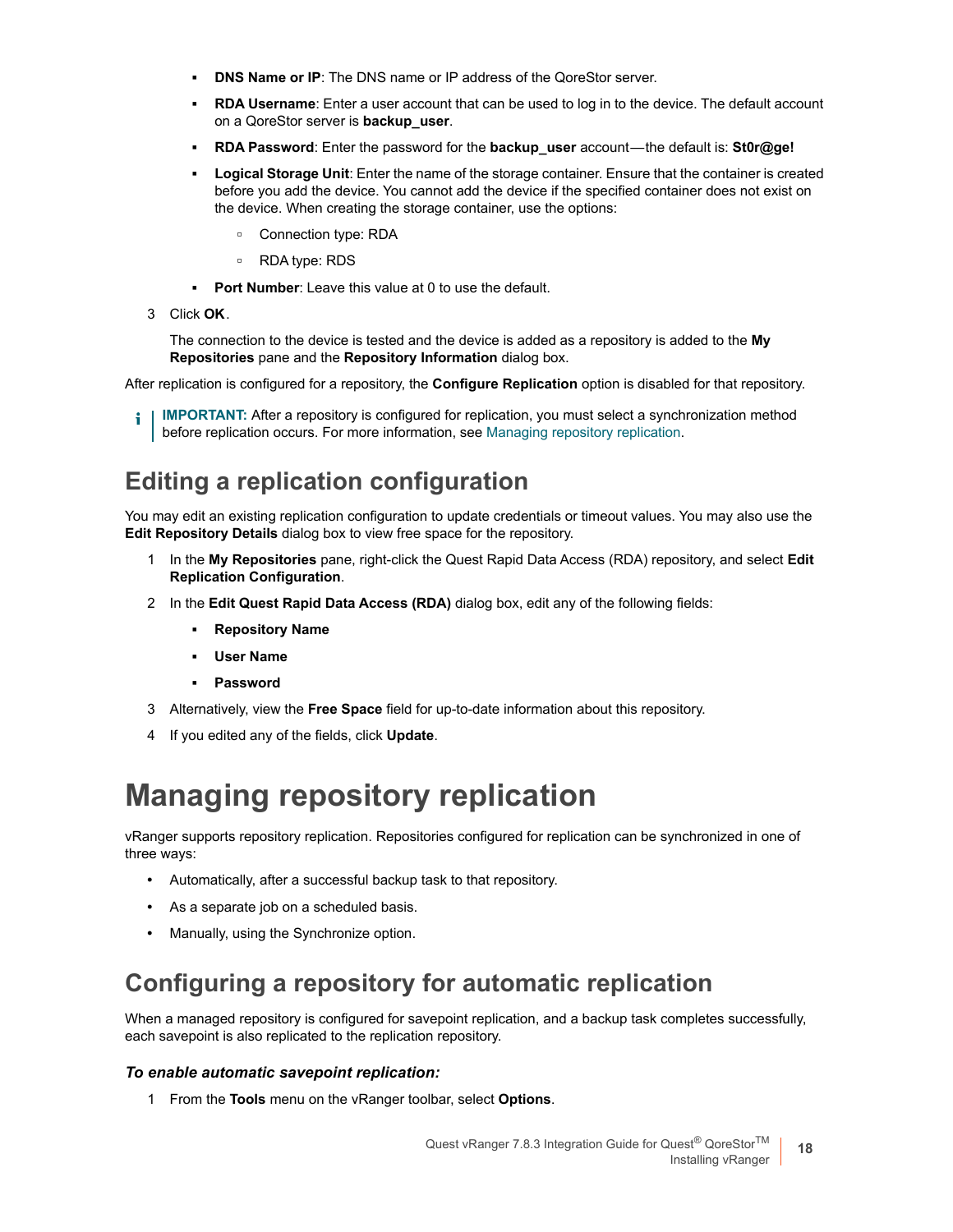- 2 Under the **Repositories** node, select **Replication**.
	- **TIP:** You may also right-click the target repository in the **My Repositories** pane, and select f. **Repository Replication Options**.
- 3 Select **Enable savepoint replication for a successful backup job task, and c**lick **Ok**.

### **Scheduling repository synchronization**

When using scheduled repository synchronization, savepoints are replicated to the replication repository according to a configured schedule.

**NOTE:** When scheduling repository synchronization, ensure that the synchronization activity does not occur at the same time as backup jobs using the synchronized repository.

#### *To schedule a repository synchronization:*

- 1 From the **Tools** menu on the vRanger toolbar, select **Options**.
- 2 Under the **Repositories** node, select **Replication**.
- 3 In the **Repository Replication Configuration** pane, find the **Repository Name** column, and select the applicable repository.

The repositories listed are the target repositories.

- 4 Select **Schedule repository synchronization**.
- 5 Configure the replication schedule as desired, using the following information as a guide.
	- a **Start**: In the drop-down list, select the time for the replication task to begin.
	- b **Recurrence Pattern**: Establish how often the changes should be synchronized. There are five options within this section:
		- **▫ Daily**: The daily option can be scheduled to synchronize the repository every weekday or every *x* number of days.
		- **■ Weekly:** Repository synchronization can be configured to run on weekly intervals, from every week to every 99 weeks. The day of the week on which to run synchronization tasks can be configured.
		- **Monthly:** The monthly option offers the following configurations:

#### **- Day** *[x]* **of every** *[y]* **month:**

*x* can be any value from 1 to 31. This value determines the day of the month on which the synchronization job occurs.

*y* can be any value from 1 to 99. This value determines the monthly interval — for example, every two months sets the job to run every other month.

#### **- The** *[f] [d]* **of every** *[y]* **month(s)**:

*f* can be either: first, second, third, fourth or last.

*d* can be: weekday, weekend day, Sunday, Monday, Tuesday, Wednesday, Thursday, Friday, or Saturday.

*y* can be any value from 1 to 99. This value determines the monthly interval — for example, every two months sets the synchronization task to run every other month.

- **▫ Yearly**: The yearly option offers the following configurations:
	- **Every** *[m] [x]*:

*m* is any month of the year. This value determines the month of the year in which the synchronization occurs.

*x* can be any value from 1 to 31. This value determines the day of the month on which the synchronization occurs.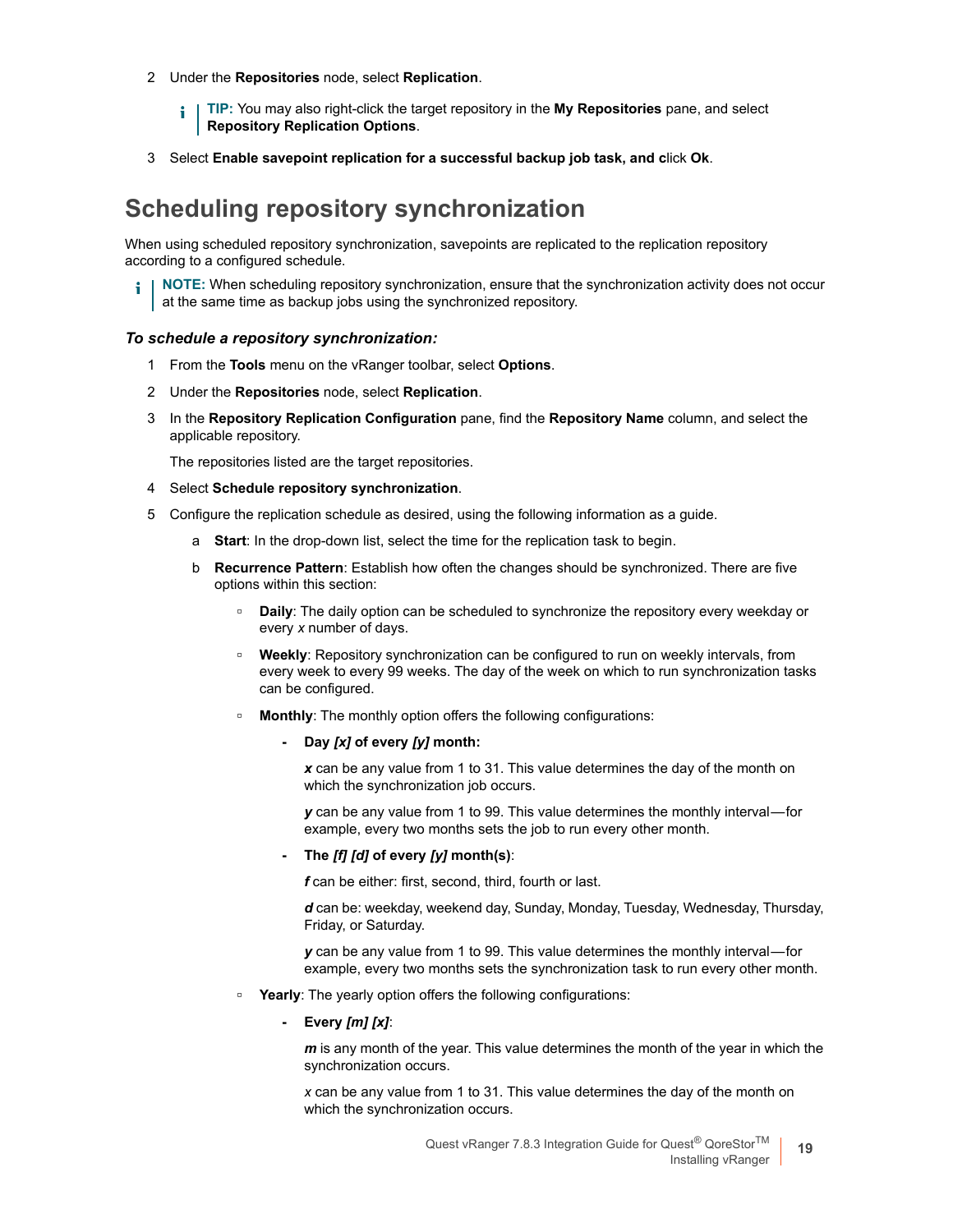**- The** *[f] [d]* **of** *[m]*:

*f* can be either: first, second, third, fourth, or last.

*d* can be: day, weekday, weekend day, Sunday, Monday, Tuesday, Wednesday, Thursday, Friday, or Saturday.

*m* is any month of the year. This value determines the month of the year in which the synchronization occurs.

- **□ Interval**: The interval option lets you select the number of days, hours, and minutes that should pass between synchronization jobs. The interval selected must be greater than or equal to five minutes.
- 6 Click **OK** to schedule the job.

### **Synchronizing a repository manually**

- 1 In the **My Repositories** pane, right-click the source or replication repository, and select **Synchronize**.
- 2 When the confirmation prompt appears, click **Yes**.

### **Disabling repository replication**

### *To disable repository replication:*

- 1 Do one of the following:
	- **▪** From the **Tools** menu on the vRanger toolbar, select **Options**. Under the **Repositories** node, select **Replication**.
	- **▪** Right-click the replication repository, and select **Repository Replication Options**.
- 2 Clear the check box for **Enable savepoint replication for a successful backup job task** or **Schedule repository synchronization**, or both**.**
- 3 Click **OK**.

Replication is disabled as indicated by a red circle icon containing a white exclamation point.

### **Changing a replication repository to a primary repository**

If your primary repository becomes corrupt or otherwise unavailable, you can quickly change your replication repository to a primary repository to continue backup and recovery operations.

### *To change a replication repository to a primary repository:*

1 In the **My Repositories** pane, right-click the replication repository, and click **Remove**.

**IMPORTANT:** Ensure that **Delete all savepoints in this repository** is not selected.i l

- 2 Click **OK**.
- 3 In the **My Repositories** pane, click **Add**.
- 4 Select the applicable repository type.
- 5 Complete the **Add Repository** dialog box, and click **OK**.
- 6 When vRanger detects that the repository being added contains savepoint data and displays the **Warning: Existing Repository Found** dialog box, click **Import** to reconfigure the repository as a primary repository.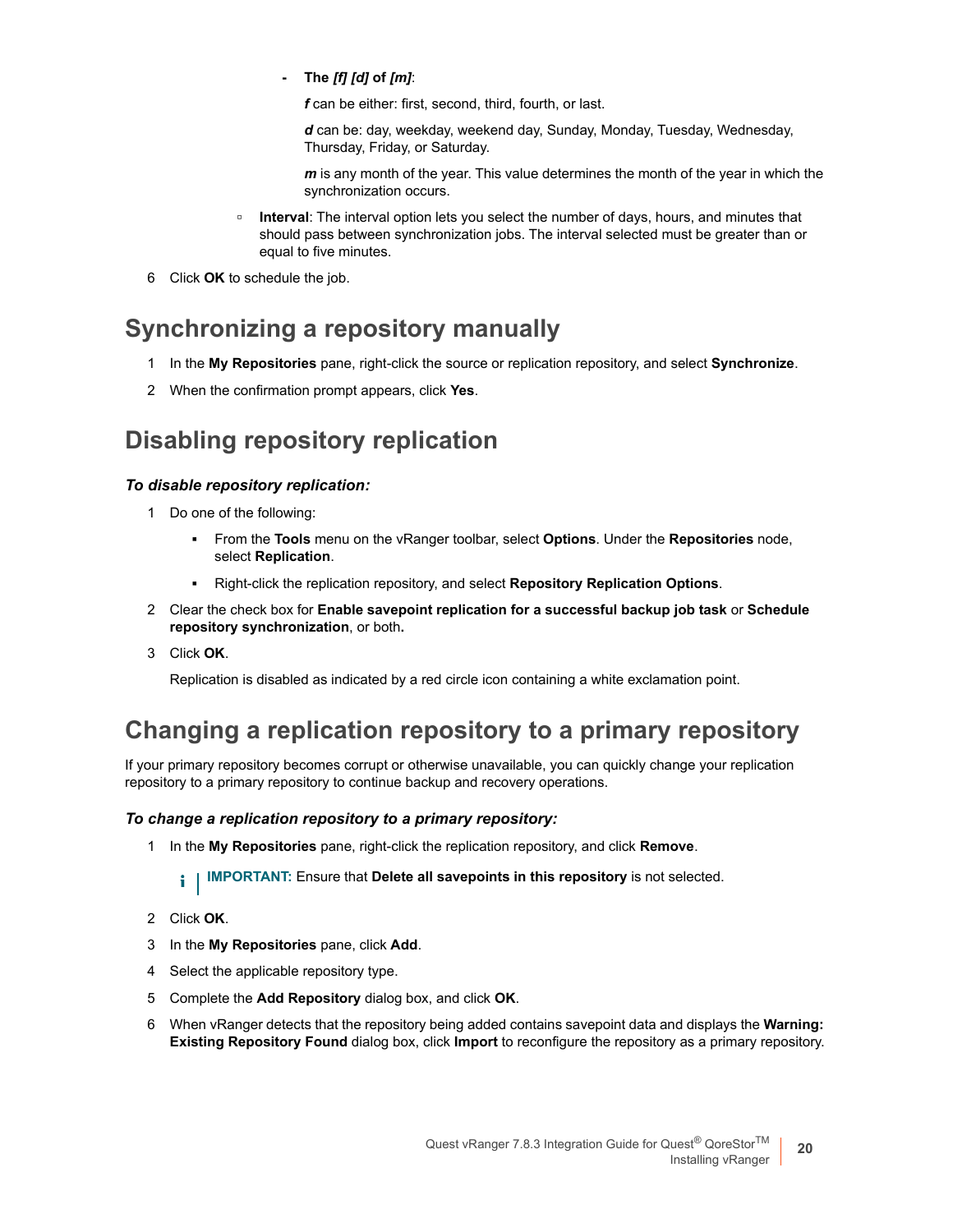### **Removing a Quest Rapid Data Access (RDA) repository**

The process for removing a Quest Rapid Data Access (RDA) repository is the same as removing any other repository type.

#### *To remove a Quest Rapid Data Access (RDA) repository:*

1 In the **My Repositories** pane, right-click the Quest Rapid Data Access (RDA) repository, and select **Remove**.

The **Remove Repository** dialog box appears, showing the savepoints in the selected repository.

When removing a repository, you have the option of keeping the savepoints on disk or deleting them. If replication is configured for this repository, you are also given the option to delete the savepoints in the replicated repository.

- 2 Select **Delete all savepoints in this repository**.
- **CAUTION: This step deletes the savepoints from the repository disk, not just the vRanger database.**  Ţ **Exercise caution when deleting savepoints.**
	- 3 To delete the savepoints in a replicated repository, select **Delete all savepoints in replication repository**.
	- 4 Click **OK**.
	- 5 When the **Delete Savepoints** dialog box appears, click **OK**.

The savepoints are deleted.

### **Adding QoreStor as a CIFS repository**

**NOTE:** Adding QoreStor as a CIFS repository does not take advantage of the full function of QoreStor. Quest  $\ddot{\bullet}$ recommends adding QoreStor as an RDA repository.

#### *To add QoreStor as a CIFS repository:*

- 1 In the **My Repositories** pane, right-click anywhere, and click **Add > Windows Share (CIFS)**.
- 2 In the **Add Windows Network Share Repository** dialog box, complete the following fields:
	- **Repository Name:** Enter a name for the repository.
	- **▪ Description**: [Optional] Enter a long-form description for the repository.
	- **User Name** and Password: Enter the credentials for accessing the CIFS share.
	- **▪ Security Protocol**: Select a protocol, **NTLM** (default) or **NTLMv2**.
	- **• Server**: Enter the UNC path to the applicable repository directory. Alternatively, you may enter a partial path and click **Browse** to find the target directory.

**i** | NOTE: You must enter a valid username and password before using the browse functionality.

- **IMPORTANT:** Do *not* select **Encrypt all backups to this repository.** Using encryption or ÷ compression with deduplicated repositories limits or disables deduplication. Encryption and compression should not be used with any repository type that provides deduplication.
- 3 Click **OK**.

The connection to the repository is tested and the repository is added to the **My Repositories** pane and the **Repository Information** dialog box.

vRanger checks the configured repository location for existing manifest data to identify existing savepoints.

4 If vRanger finds existing savepoints, click the applicable button: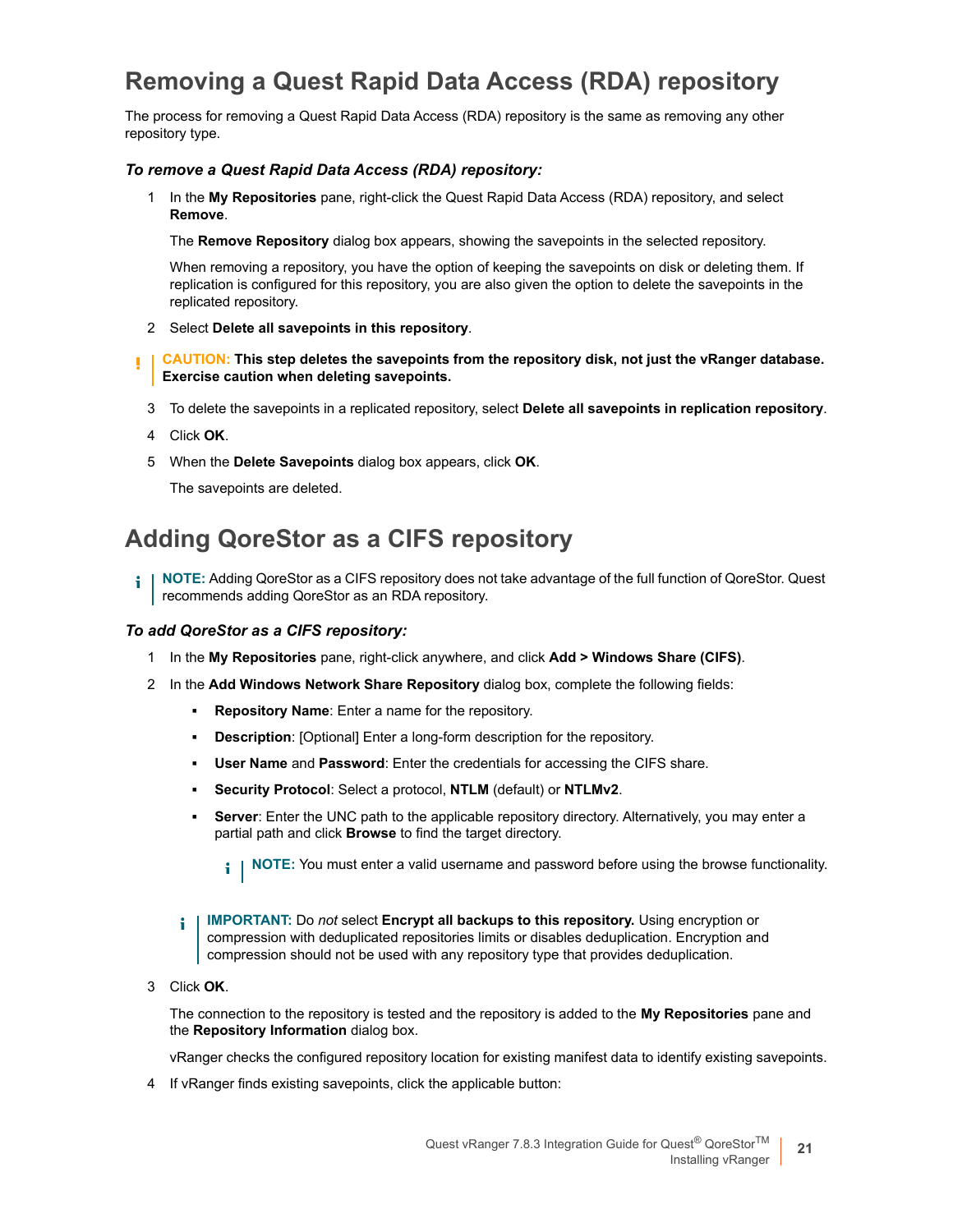- **▪ Import as Read-Only:** To import all savepoint data into the vRanger database, but only for restores, click this button. You cannot back up data to this repository.
- **▪ Import:** To import all savepoint data into the vRanger database, click this button. vRanger is able to use the repository for backups and restores. vRanger requires read and write access to the directory.
- **Overwrite:** To retain the savepoint data on the disk and not import it into vRanger, click this button. vRanger ignores the existence of the existing savepoint data and treats the repository as new.
- 5 Click **Next**.

### **Adding QoreStor as an NFS repository**

**NOTE:** Adding QoreStor as a Network File System (NFS) repository does not take advantage of the full function of QoreStor. Quest recommends adding QoreStor as an RDA repository.

#### *To add QoreStor as an NFS repository:*

- 1 In the **My Repositories** pane, right-click anywhere, and click **Add > NFS**.
- 2 In the **Add Network File Share Repository** dialog box, complete the following fields:
	- **Repository Name:** Enter a descriptive name for the repository.
	- **▪ Description**: [Optional] Enter a long-form description for the repository.
	- **DNS Name or IP:** Enter the IP or FQDN for the repository.
	- **▪ Export Directory**: Specify the export directory, which is similar in concept to a network share. You must create a target subdirectory in the export directory.
	- **▪ Target Directory**: Enter a subdirectory of the NFS export directory. This directory is the location to which savepoints are written.
	- **IMPORTANT:** Do *not* select **Encrypt all backups to this repository.** Using encryption or i I compression with deduplicated repositories limits or disables deduplication. Encryption and compression should not be used with any repository type that provides deduplication.
- 3 Click **OK**.

The connection to the repository is tested and the repository is added to the **My Repositories** pane and the **Repository Information** dialog box.

vRanger checks the configured repository location for existing manifest data to identify existing savepoints.

- 4 If vRanger finds existing savepoints, click the applicable button:
	- **▪ Import as Read-Only:** To import all savepoint data into the vRanger database, but only for restores, click this button. You cannot back up data to this repository.
	- **Import:** To import all savepoint data into the vRanger database, click this button. vRanger is able to use the repository for backups and restores. vRanger requires read and write access to the directory.
	- **▪ Overwrite:** To retain the savepoint data on the disk and not import it into vRanger, click this button. vRanger ignores the existence of the existing savepoint data and treats the repository as new.
- **NOTE:** For instructions on additional configurations and scheduling backup jobs, see the *Quest vRanger User Guide*.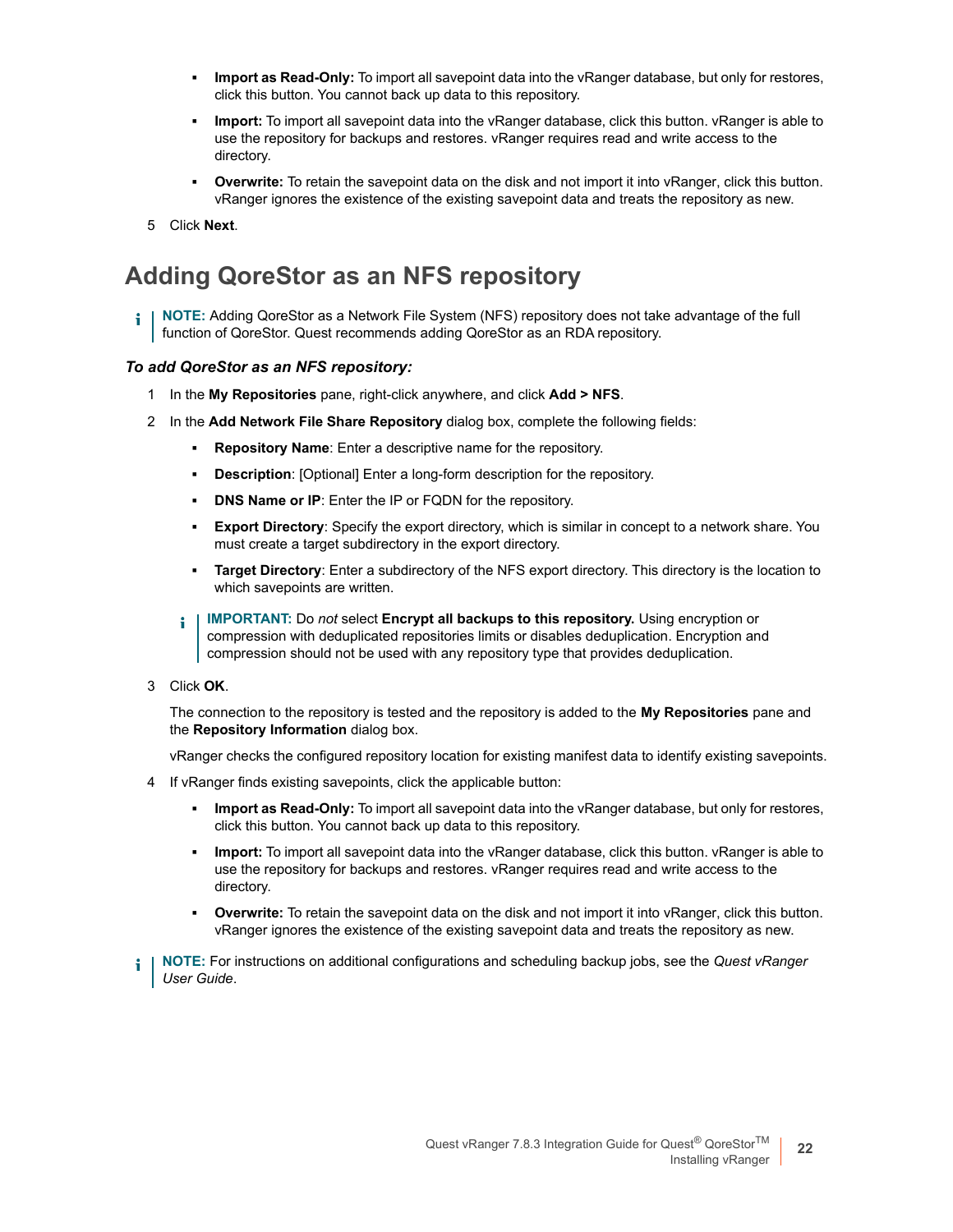**6**

# **Maintaining QoreStor**

- <span id="page-22-0"></span>**•** [Setting up the QoreStor](#page-23-0) Cleaner
- **•** Monitoring performance
- <span id="page-22-1"></span>**IMPORTANT:** The procedures for maintaining the QoreStor server are covered in the *QoreStor User Guide*. ÷ The information provided in the following topic is a summary of common maintenance tasks.

# **Setting up the QoreStor Cleaner**

Performing scheduled disk space reclamation operations are recommended as a method for recovering disk space from system containers in which files were deleted as a result of deduplication. The best method is to schedule a time when you can run the Cleaner on your QoreStor system with no other planned processes running. Alternately, another method lets the Cleaner process run whenever it determines that there are no active data ingests.

#### *To schedule Cleaner operations on your system:*

1 On the navigation menu, click **System Configuration** .In the **Cleaner Schedule** pane, click **Edit Schedule**.

The schedule lists a Start Time and End Time for each day of the week.

- 2 For any day on which you do not want the Cleaner to run, click **Remove** in the **Action** colum.
- 3 For remaining days, edit the **Start Time** and **End Time** to set the Cleaner window.
- 4 Click **Submit.**
- **NOTE:** Even if no Cleaner schedule is set, but the system detects that there is disk space that can be ÷ reclaimed, the Cleaner process runs. However, the Cleaner will not start until the following conditions are met: it detects that there are no active data ingests, that two minutes of system idle time have elapsed since the last data file ingest was completed, and that the Replication process is not running (the Cleaner process runs as a lower system priority operation than the Replication process).

<span id="page-22-2"></span>Quest recommends that you do not schedule the running of any Cleaner operations during the same time period when replication or ingest operations are running. Failure to follow this practice affects the time required to complete the system operations and impacts your QoreStor performance.

## **Displaying Cleaner statistics**

To display additional Cleaner statistics, you can use the QoreStor CLI **stats --cleaner** command to show Cleaner statistics.

For more information about QoreStor CLI commands, see the *Quest QoreStor Command Line Reference Guide*.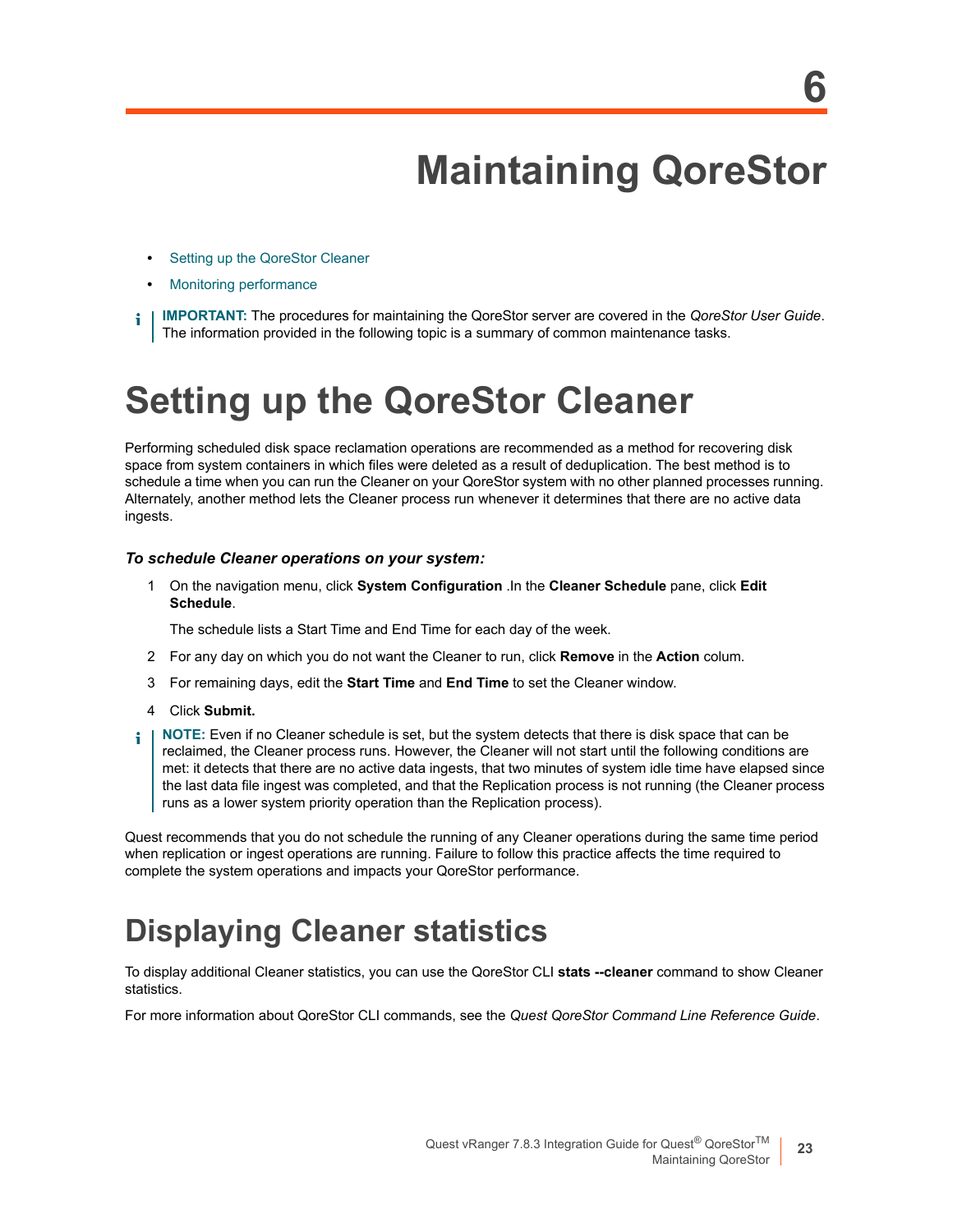# <span id="page-23-0"></span>**Monitoring performance**

The Dashboard page contains graphics that show key information about the current state of your QoreStor

instance. This page automatically refreshes every 30 seconds.

#### *To use the Dashboard page, follow these steps.*

- 1 Click **Dashboard** in the navigation menu of the QoreStor GUI.
- 2 You can view the following graphs:
	- **▪ Physical Capacity**—displays total used space, free space, and used and encrypted space in GBs and TBs.
	- **▪ Storage Savings**—displays a total savings in percentage (combining both deduplication and compression) over a time period (for example, every hour, which is the default).
	- **▪ Throughput**—displays the throughput volume (reads and writes) in Mebibytes/second (MiB/s) based on time (for example, every hour, which is the default).
	- **▪ System Usage**—displays information about memory and CPU usage.
	- **▪ Network Interfaces**—displays performance information for the configured NICs
	- **▪ Number of RDA Connections**—displays information about the number of RDA connections made to the QoreStor server.
- 3 At the top of the Dashboard page, you can also view the System Summary section, which lists key information about the current QoreStor system, including:
	- **▪ Cleaner status—**The current cleaner status as one of the following states:
		- **▫ Pending**—displayed when there is any scheduled window set and the current time is outside the scheduled window for the Cleaner operation.
		- **■ Running**—displayed when the Cleaner operation is running during a scheduled window.
		- **▫ Idle**—displayed only if there is no Cleaner operation running during a scheduled window.
	- **▪ Total number of files in all containers**
	- **▪ Current savings**
	- **▪ Number of containers**
	- **▪ Capacity used**
	- **▪ Number of Storage Groups**
	- **▪ Physical Capacity**